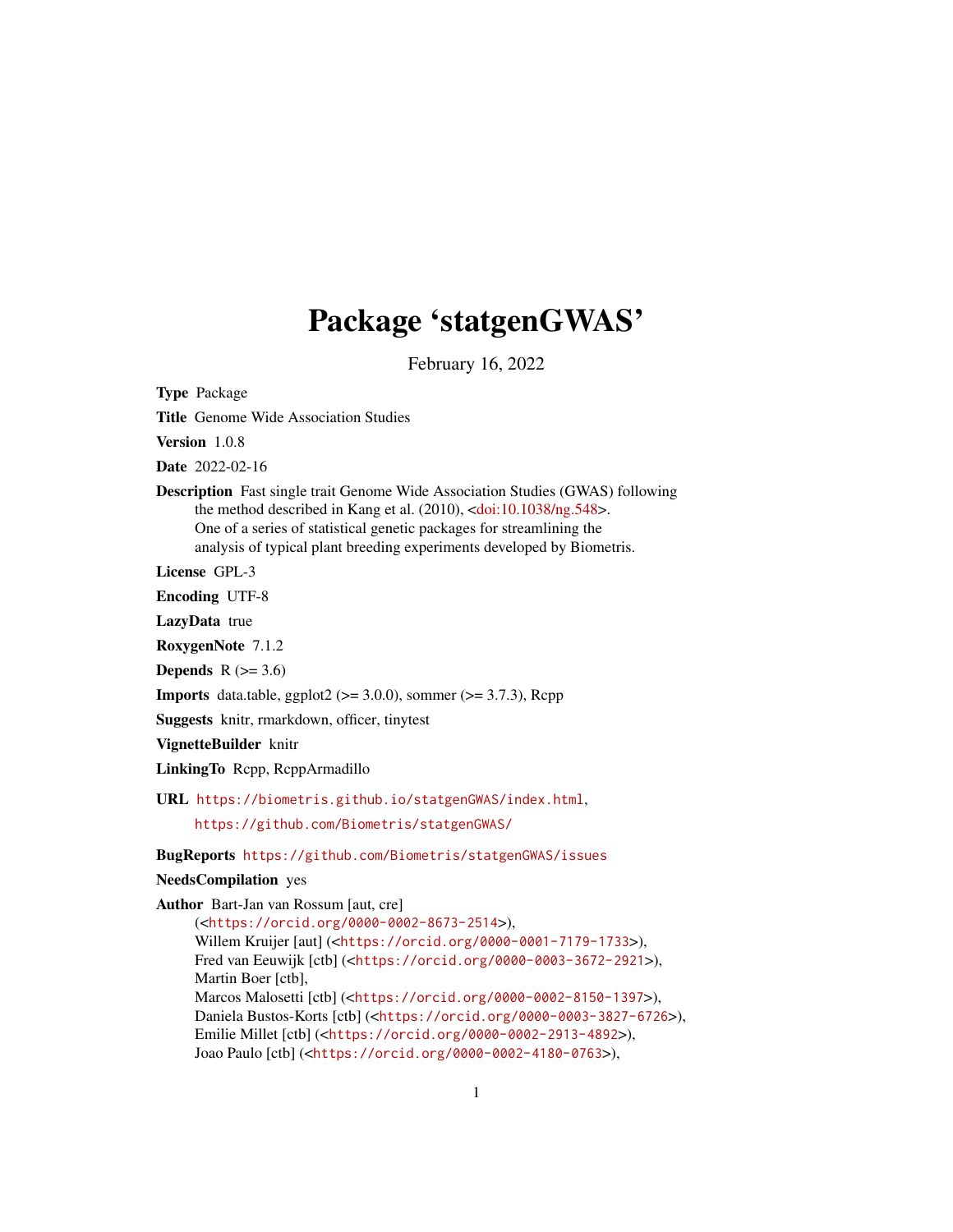#### <span id="page-1-0"></span>2 codeMarkers and the contract of the contract of the contract of the codeMarkers of the codeMarkers of the contract of the contract of the contract of the contract of the contract of the contract of the contract of the co

```
Maikel Verouden [ctb] (<https://orcid.org/0000-0002-4893-3323>),
Ron Wehrens [ctb] (<https://orcid.org/0000-0002-8798-5599>),
Choazhi Zheng [ctb] (<https://orcid.org/0000-0001-6030-3933>)
```
Maintainer Bart-Jan van Rossum <br/>Sbart-jan.vanrossum@wur.nl>

Repository CRAN

Date/Publication 2022-02-16 15:20:02 UTC

## R topics documented:

| Index |  |
|-------|--|

codeMarkers *Code and impute markers*

#### Description

codeMarkers codes markers in a gData object and optionally performs imputation of missing values as well.

The function performs the following steps:

- 1. replace strings in naStrings by NA.
- 2. remove genotypes with a fraction of missing values higher than nMissGeno.
- 3. remove SNPs with a fraction of missing values higher than nMiss.
- 4. recode SNPs to numerical values.
- 5. remove SNPs with a minor allele frequency lower than MAF.
- 6. optionally remove duplicate SNPs.
- 7. optionally impute missing values.
- 8. repeat steps 5. and 6. if missing values are imputed.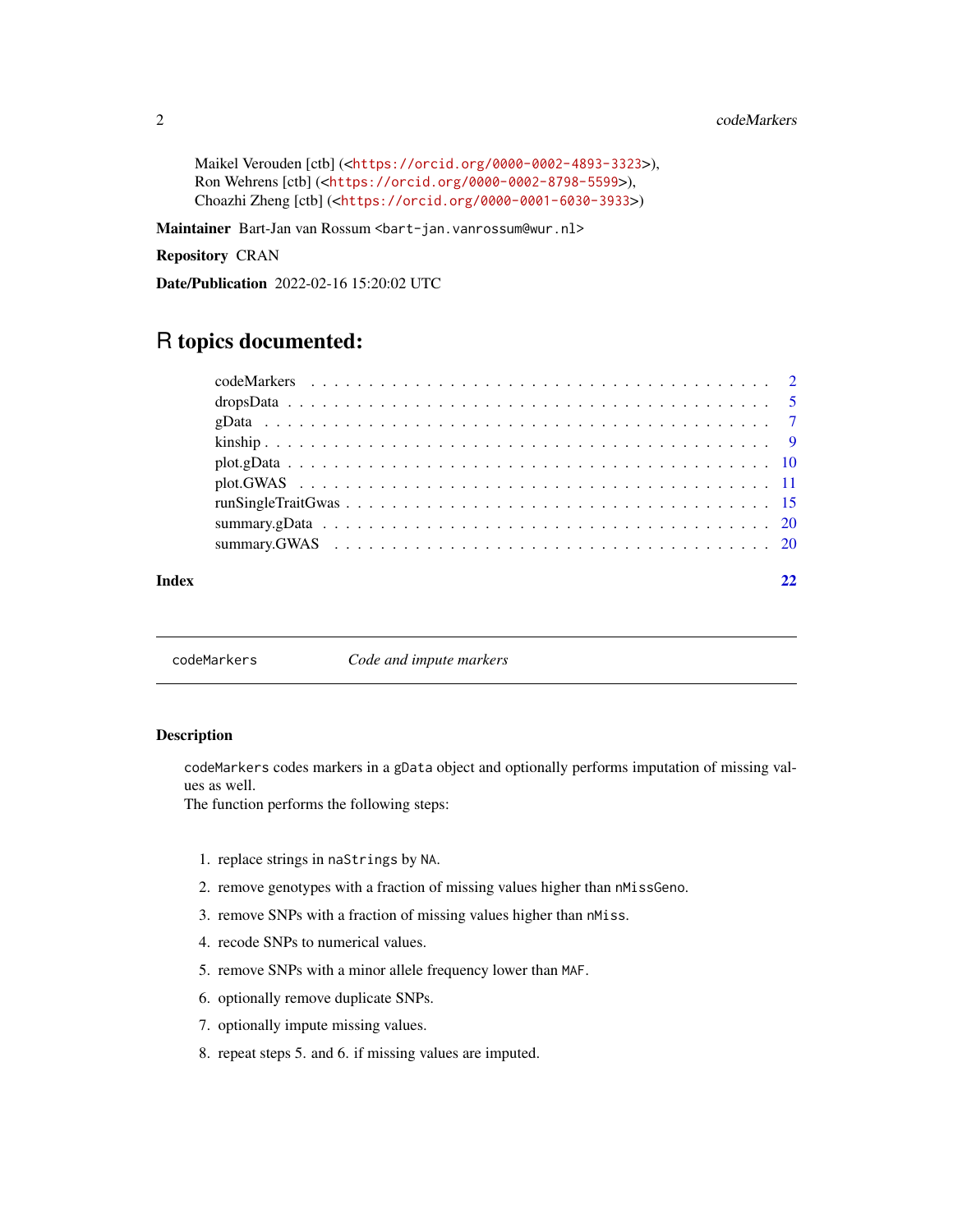#### codeMarkers 3

#### Usage

```
codeMarkers(
  gData,
 refAll = "minor",
 nMissGeno = 1,
 nMiss = 1,
 MAF = NULL,MAC = NULL,removeDuplicates = TRUE,
 keep = NULL,
  impute = TRUE,
  imputeType = c("random", "fixed", "beagle"),
  fixedValue = NULL,
  naStrings = NA,
 verbose = FALSE
\mathcal{L}
```
#### Arguments

| gData            | An object of class gData containing at least markers.                                                                                                                                                                                                                                                                              |
|------------------|------------------------------------------------------------------------------------------------------------------------------------------------------------------------------------------------------------------------------------------------------------------------------------------------------------------------------------|
| refAll           | A character string indicating the reference allele used when recoding markers.<br>If "minor", then the recoding is done using the minor allele as reference allele.<br>Alternatively a single character can be supplied as a reference allele for the<br>whole set of SNPs, or a character vector with a reference allele per SNP. |
| nMissGeno        | A numerical value between 0 and 1. Genotypes with a fraction of missing values<br>higher than nMissGeno will be removed. Genotypes with only missing values<br>will always be removed.                                                                                                                                             |
| nMiss            | A numerical value between 0 and 1. SNPs with a fraction of missing values<br>higher than nMiss will be removed. SNPs with only missing values will always<br>be removed.                                                                                                                                                           |
| MAF              | A numerical value between 0 and 1. SNPs with a Minor Allele Frequency<br>(MAF) below this value will be removed. Only one of MAF and MAC may be<br>specified.                                                                                                                                                                      |
| <b>MAC</b>       | A numerical value. SNPs with Minor Allele Count (MAC) below this value will<br>be removed. Only one of MAF and MAC may be specified.                                                                                                                                                                                               |
| removeDuplicates |                                                                                                                                                                                                                                                                                                                                    |
|                  | Should duplicate SNPs be removed?                                                                                                                                                                                                                                                                                                  |
| keep             | A vector of SNPs that should never be removed in the whole process.                                                                                                                                                                                                                                                                |
| impute           | Should imputation of missing values be done?                                                                                                                                                                                                                                                                                       |
| imputeType       | A character string indicating what kind of imputation of values should be done.                                                                                                                                                                                                                                                    |
|                  | • fixed - missing values will be replaced by a given fixed value.                                                                                                                                                                                                                                                                  |

• random - missing values will be replaced by a random value calculated using allele frequencies per SNP.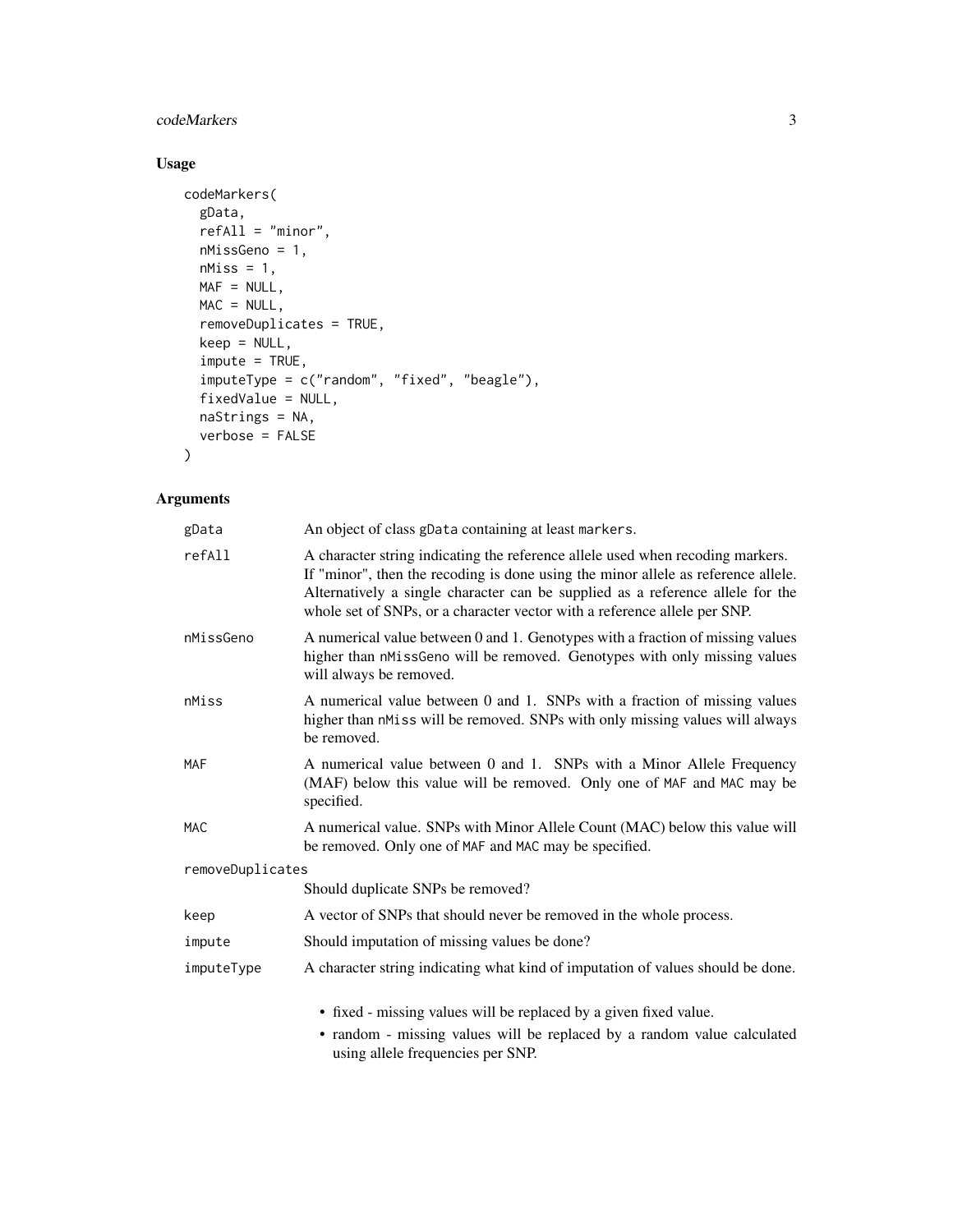|            | • beagle - missing values will be imputed using beagle software, version 5.2.    |
|------------|----------------------------------------------------------------------------------|
|            | Beagle only accepts integers as map positions. If you use this option, please    |
|            | cite the original papers in your publication (see references).                   |
| fixedValue | A numerical value used for replacing missing values in case input Type is fixed. |
| naStrings  | A character vector of strings to be treated as NA.                               |
| verbose    | Should a summary of the performed steps be printed?                              |

#### Value

A copy of the input gData object with markers replaced by coded and imputed markers.

#### References

S R Browning and B L Browning (2007) Rapid and accurate haplotype phasing and missing data inference for whole genome association studies by use of localized haplotype clustering. Am J Hum Genet 81:1084-1097. doi: [10.1086/521987](https://doi.org/10.1086/521987)

#### Examples

```
## Create markers
markers <- matrix(c(
"AA", "AB", "AA", "BB", "BA", "AB", "AA", "AA", <mark>NA, "AA", "AA",</mark><br>"AA", "AA", "BB", "BB", "AA", "AA", "BB", "AA", NA, "AA",
"AA", "AA", "BB", "BB", "AA", "AA", "BB", "AA", NA, "AA",
"AA", "BA", "AB", "BB", "AB", "AB", "AA", "BB", NA, "AA",<br>"AA", "AA", "BB", "BB", "AA", "AA", "AA", "AA", NA, "AA",
"AA", "AA", "BB", "BB", "AA", "AA", "AA", "AA", NA, "AA"<br>"AA", "AA", "BB", "BB", "AA", "BB", "BB", "BB", "AB","AA"
        "AA", "BB", "BB", "AA", "BB", "BB", "BB", "AB", "AA",<br>"AA". "BB", "BB", "AA", NA, "BB", "AA", NA, "AA",
"AA", "AA", "BB", "BB", "AA", NA, "BB", "AA", NA, "AA",<br>"AB", "AB", "BB", "BB", "BB", "AA", "BB", "BB", NA, "AB",
"AB", "AB", "BB", "BB", "BB", "AA", "BB", "BB", NA, "AB",
"AA", "AA", NA, "BB", NA, "AA", "AA", "AA", "AA", "AA",
"AA", NA, NA, "BB", "BB", "BB", "BB", "BB", "AA", "AA",
"AA", NA, "AA", "BB", "BB", "BB", "AA", "AA", NA, "AA"),
ncol = 10, byrow = TRUE, dimnames = list(paste0("IND", 1:10),
paste0("SNP", 1:10)))
## create object of class 'gData'.
gData <- createGData(geno = markers)
## Code markers by minor allele, no imputation.
gDataCoded1 <- codeMarkers(gData = gData, impute = FALSE)
## Code markers by reference alleles, impute missings by fixed value.
gDataCoded2 <- codeMarkers(gData = gData,
                              refAll = rep(x = c("A", "B"), times = 5),impute = TRUE, imputeType = "fixed",
                              fixedValue = 1)
## Code markers by minor allele, impute by random value.
gDataCoded3 <- codeMarkers(gData = gData, impute = TRUE,
                              imputeType = "random")
```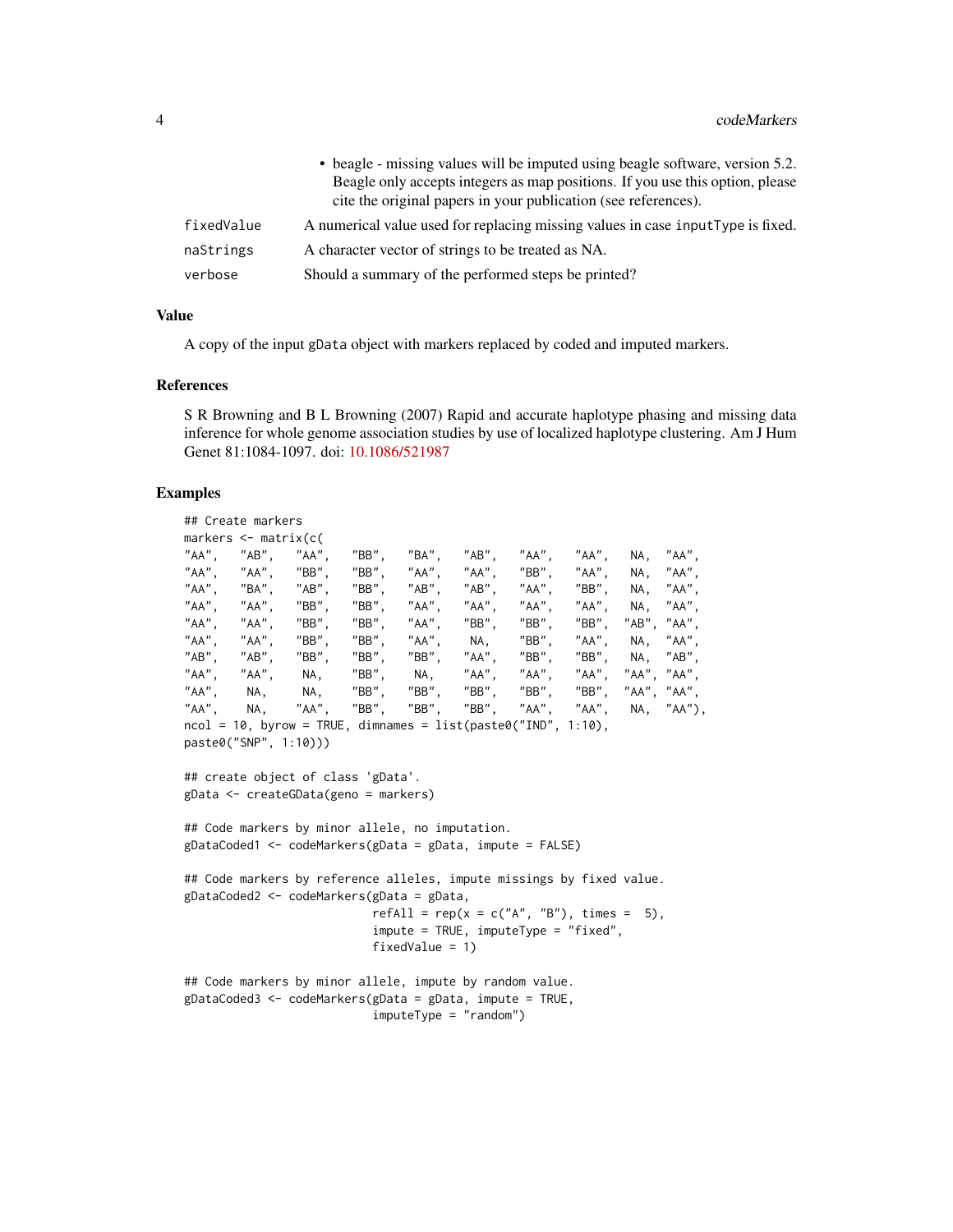<span id="page-4-0"></span>dropsData *DROPS data sets*

#### **Description**

This dataset comes from the European Union project DROPS (DROught-tolerant yielding PlantS). A panel of 256 maize hybrids was grown with two water regimes (irrigated or rainfed), in seven fields in 2012 and 2013, respectively, spread along a climatic transect from western to eastern Europe, plus one site in Chile in 2013. This resulted in 28 experiments defined as the combination of one year, one site and one water regime, with two and three repetitions for rainfed and irrigated treatments, respectively. A detailed environmental characterisation was carried out, with hourly records of micrometeorological data and soil water status, and associated with precise measurement of phenology. Grain yield and its components were measured at the end of the experiment.

10 experiments have been selected from the full data set, two for each of the five main environmental scenarios that were identified in the data. The scenarios have been added to the data as well as a classification of the genotypes in four genetic groups.

The main purpose of this dataset consists in using the environmental characterization to quantify the genetic variability of maize grain yield in response to the environmental drivers for genotypeby-environment interaction. For instance, allelic effects at QTLs identified over the field network are consistent within a scenario but largely differ between scenarios.

The data is split in three separate data.frames.

dropsMarkers This data.frame contains the 50K genotyping matrix coded in allelic dose (012) filtered and imputed. Genotyping of 41,722 loci on 246 parental lines were obtained using 50K Illumina Infinium HD arrays (Ganal et al., 2011). Genotype were coded in allelic dose with 0 for the minor allele, 1 for the heterozygote, and 2 for the major allele. Genotype were filtered (MAF  $> 1\%$ ) and missing data imputed using Beagle v3. A data.frame with 246 rows and 41723 columns.

Ind name of the genotype

SYMN83 to PZE-110111485 coded QTLs

dropsMap This data.frame contains the description of the 41,722 loci genotyped by 50K Illumina Infinium Array on the 246 lines.

A data.frame with 41722 rows and 5 columns.

SNP.names name of the SNP

Chromosome number of the B73 reference genome V2

**Position** position on the B73 reference genome V2 in basepairs

allele1 first original allele (A, T, G or C)

allele<sub>2</sub> second original allele  $(A, T, G, o, C)$ 

dropsPheno This data.frame contains the genotypic means (Best Linear Unbiased Estimators, BLUEs), with one value per experiment (Location  $\times$  year  $\times$  water regime) per genotype. A data.frame with 2460 rows and 19 columns.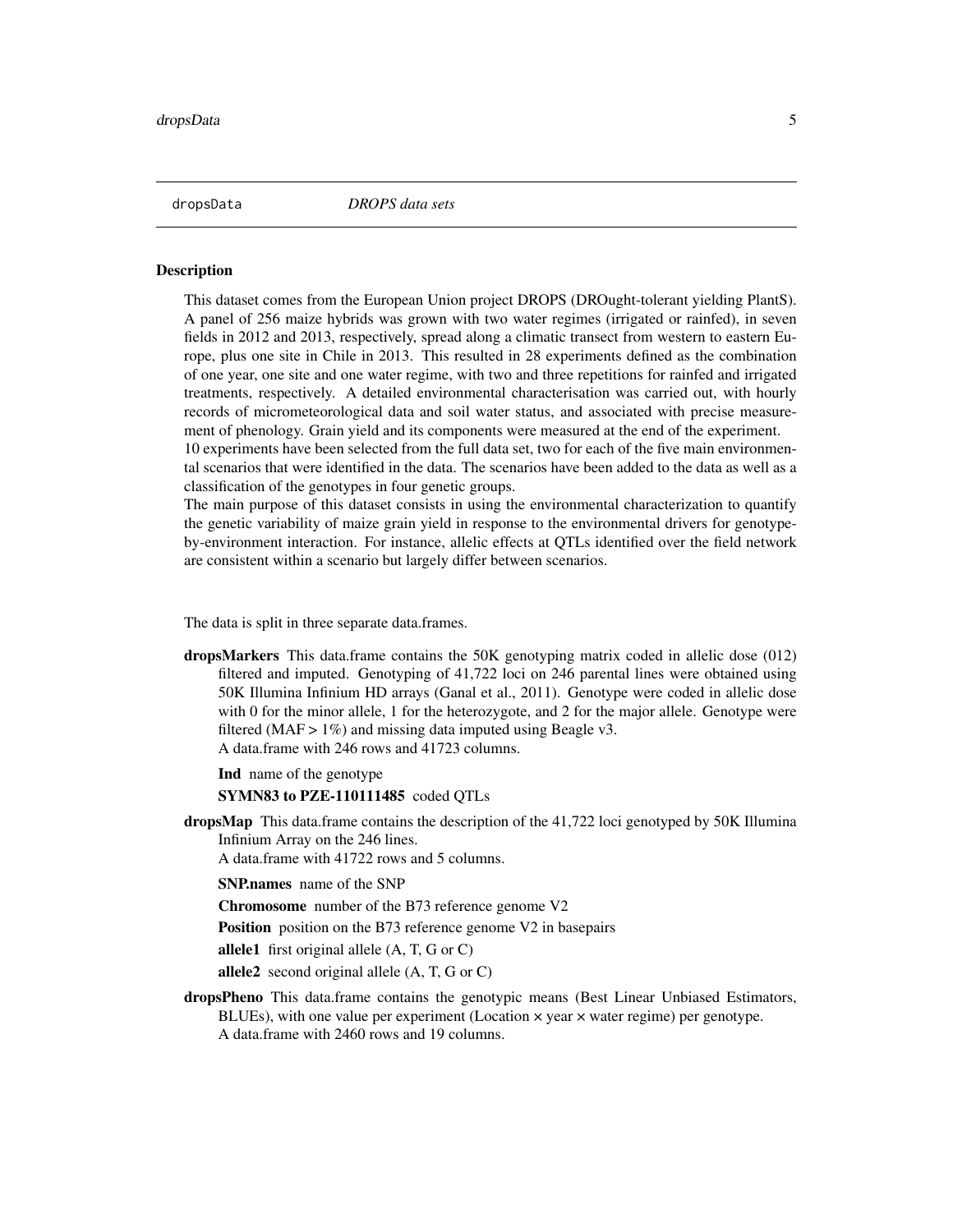Experiment experiments ID described by the three first letters of the city's name followed by the year of experiment and the water regime with W for watered and R for rain-fed.

parent1 identifier of donor dent line

Code\_ID, Variety\_ID, Accession\_ID identifier of the genotype

geno.panel project in which the genetic material was generated

- grain.yield genotypic mean for yield adjusted at 15% grain moisture, in ton per hectare (t  $ha^{\wedge}-1)$
- grain.number genotypic mean for number of grain per square meter

grain.weight genotypic mean for individual grain weight in milligram (mg)

- anthesis genotypic mean for male flowering (pollen shed), in thermal time cumulated since emergence (d\_20°C)
- silking genotypic mean for female flowering (silking emergence), in thermal time cumulated since emergence (d\_20°C)
- plant.height genotypic mean for plant height, from ground level to the base of the flag leaf (highest) leaf in centimeter (cm)
- tassel.height genotypic mean for plant height including tassel, from ground level to the highest point of the tassel in centimeter (cm)
- ear.height genotypic mean for ear insertion height, from ground level to ligule of the highest ear leaf in centimeter (cm)
- year year in which the experiment was performed
- loc location where the experiment was performed, a three letter abbreviation
- scenarioWater water scenario for the experiment, well watered (WW) or water deficit (WD)
- scenarioTemp temperature scenario for the experiment, Cool, Hot or Hot(Day)
- scenarioFull the full scenario for the experiment, a combination of scenarioWater and scenarioTemp
- geneticGroup the genetic group to which the genotype belongs

#### Note

From the source data, the experiments from 2011 have been removed since these do not contain all genotypes. Also the experiment Gra13W has been removed.

#### Source

<https://data.inrae.fr/dataset.xhtml?persistentId=doi:10.15454/IASSTN>

#### References

Millet, E. J., Pommier, C., et al. (2019). A multi-site experiment in a network of European fields for assessing the maize yield response to environmental scenarios - Data set. doi: [10.15454/IASSTN](https://doi.org/10.15454/IASSTN)

Ganal MW, et al. (2011) A Large Maize (Zea mays L.) SNP Genotyping Array: Development and Germplasm Genotyping, and Genetic Mapping to Compare with the B73 Reference Genome. PLoS ONE 6(12): e28334. doi: [10.1371/journal.pone.0028334](https://doi.org/10.1371/journal.pone.0028334)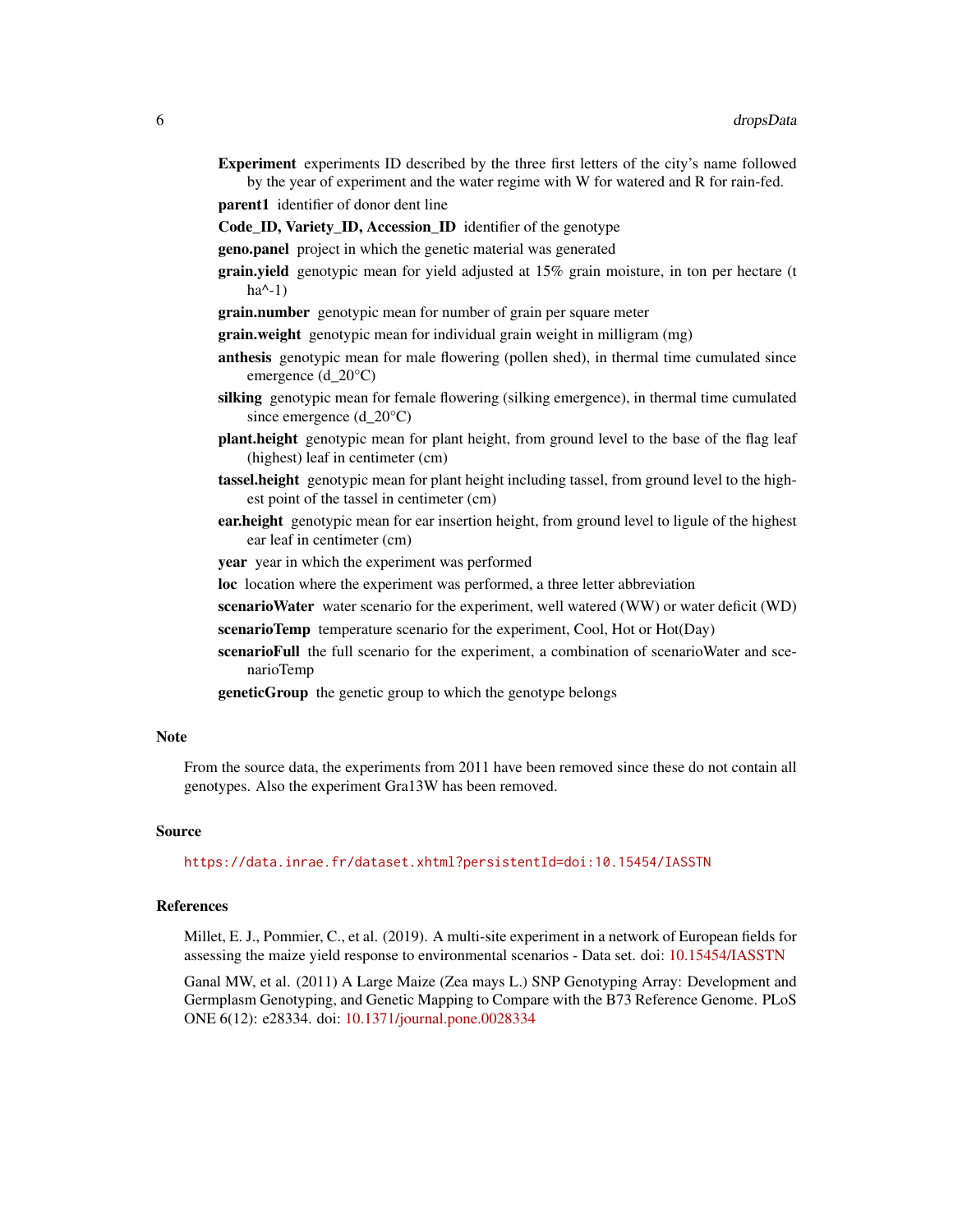<span id="page-6-0"></span>

#### Description

createGData creates an object of S3 class gData with genotypic and phenotypic data for usage in further analysis. All input to the function is optional, however at least one input should be provided. It is possible to provide an existing gData object as additional input in which case data is added to this object. Existing data will be overwritten with a warning.

#### Usage

```
createGData(
  gData = NULL,
  geno = NULL,
 map = NULL,kin = NULL,pheno = NULL,
  covar = NULL
)
```
#### Arguments

| gData | An optional gData object to be modified. If NULL, a new gData object is created.                                                                                                                                                                                                                                                                                                                              |
|-------|---------------------------------------------------------------------------------------------------------------------------------------------------------------------------------------------------------------------------------------------------------------------------------------------------------------------------------------------------------------------------------------------------------------|
| geno  | A matrix or data. frame with genotypes in the rows and markers in the columns.<br>A matrix from the matrix in the base package may be provided as well as as<br>matrix from the Matrix package.<br>If no row names are provided, they are taken from pheno (if supplied and di-<br>mension matches). If no column names are provided, the row names from map<br>are used (if supplied and dimension matches). |
| map   | A data.frame with columns chr for chromosome and pos for position. Positions<br>can be in base pair (bp) or centimorgan (cM). They should not be cumulative<br>over the chromosomes. Other columns are ignored. Marker names should be in<br>the row names. These should match the marker names in geno (if supplied).                                                                                        |
| kin   | A kinship matrix or list of kinship matrices with genotype in rows and colums.<br>These matrices can be from the matrix class, as defined in the base package, or<br>from the dsyMatrix class, the class of symmetric matrices in the Matrix pack-<br>age.                                                                                                                                                    |
|       | The genotypes should be identical to the genotypes in geno.<br>If a list of kinship matrices is provided these are supposed to be chromosome<br>specific matrices. In that case their names should match the names of the chro-<br>mosomes in map. If no names are provided, the number of matrices should match<br>the number of chromosomes in map in which case default names are provided.                |
| pheno | A data frame or a list of data frames with phenotypic data, with genotypes in the<br>first column genotype and traits in the following columns. The trait columns<br>should be numerical columns only. A list of data.frames can be used for repli-<br>cations, i.e. different trials.                                                                                                                        |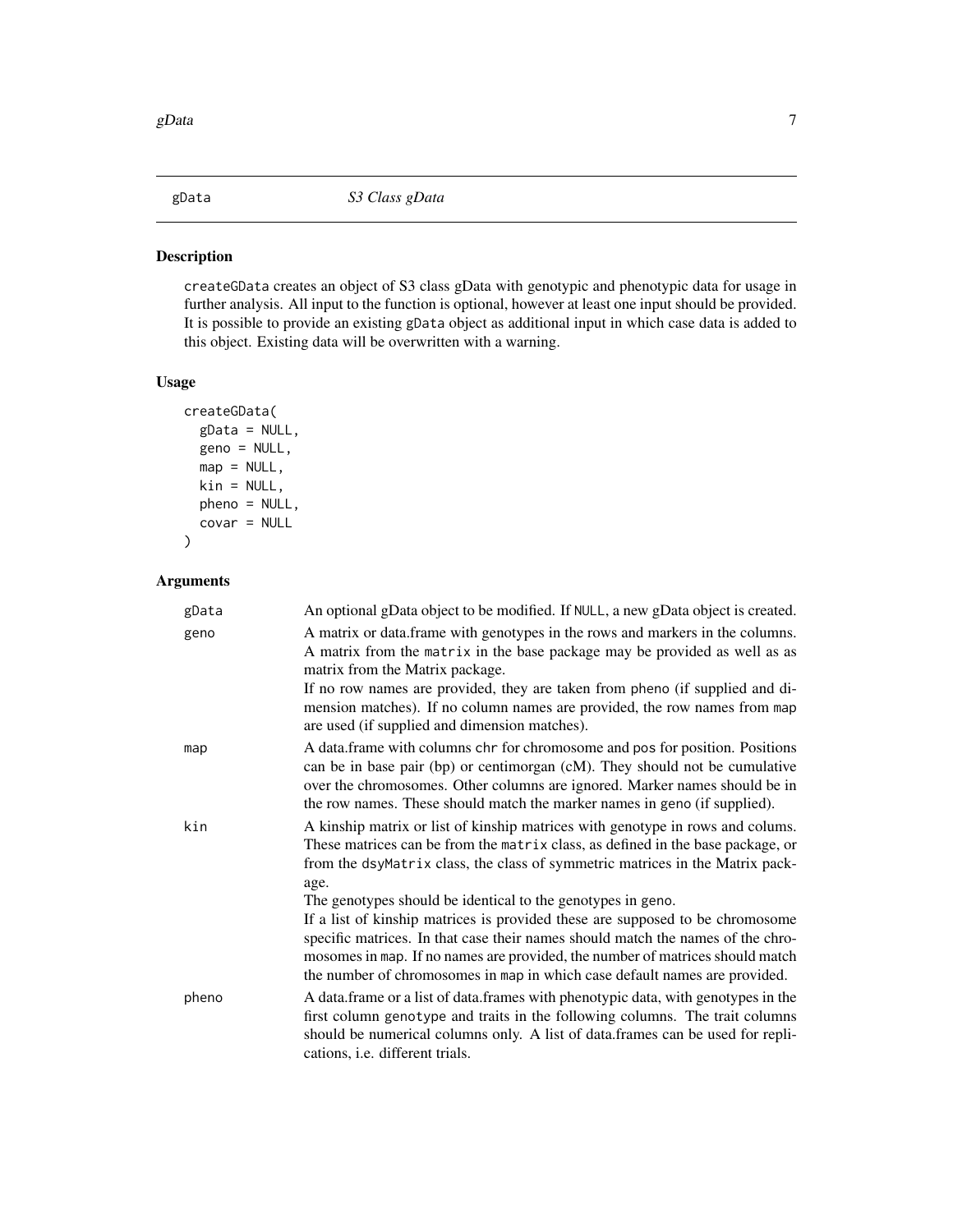<span id="page-7-0"></span>

| covar | A data.frame with extra covariates per genotype. Genotypes should be in the |
|-------|-----------------------------------------------------------------------------|
|       | rows.                                                                       |

#### Value

An object of class gData with the following components:

| map     | a data. frame containing map data. Map is sorted by chromosome and position. |
|---------|------------------------------------------------------------------------------|
| markers | a matrix containing marker information.                                      |
| pheno   | a list of data frames containing phenotypic data.                            |
| kinship | a kinship matrix.                                                            |
| covar   | a data frame with extra covariates.                                          |

#### Author(s)

Bart-Jan van Rossum

#### See Also

[summary.gData](#page-19-1)

#### Examples

```
set.seed(1234)
## Create genotypic data.
geno \le matrix(sample(x = c(0, 1, 2), size = 15, replace = TRUE), nrow = 3)
dimnames(geno) <- list(paste0("G", 1:3), paste0("M", 1:5))
## Construct map.
map \le - data.frame(chr = c(1, 1, 2, 2, 2), pos = 1:5,
                  row.names = past@("M", 1:5))## Compute kinship matrix.
kin \le kinship(X = geno, method = "IBS")
## Create phenotypic data.
pheno <- data.frame(paste0("G", 1:3),
                    matrix(rnorm(n = 12, mean = 50, sd = 5), nrow = 3),
                    stringsAsFactors = FALSE)
dimnames(pheno) = list(paste0("G", 1:3), c("genotype", paste0("T", 1:4)))
## Combine all data in gData object.
gData <- createGData(geno = geno, map = map, kin = kin, pheno = pheno)
summary(gData)
## Construct covariate.
covar \le data.frame(C1 = c("a", "a", "b"), row.names = paste0("G", 1:3))
## Compute alternative kinship matrix.
kin2 \le - kinship(X = geno, method = "astle")
```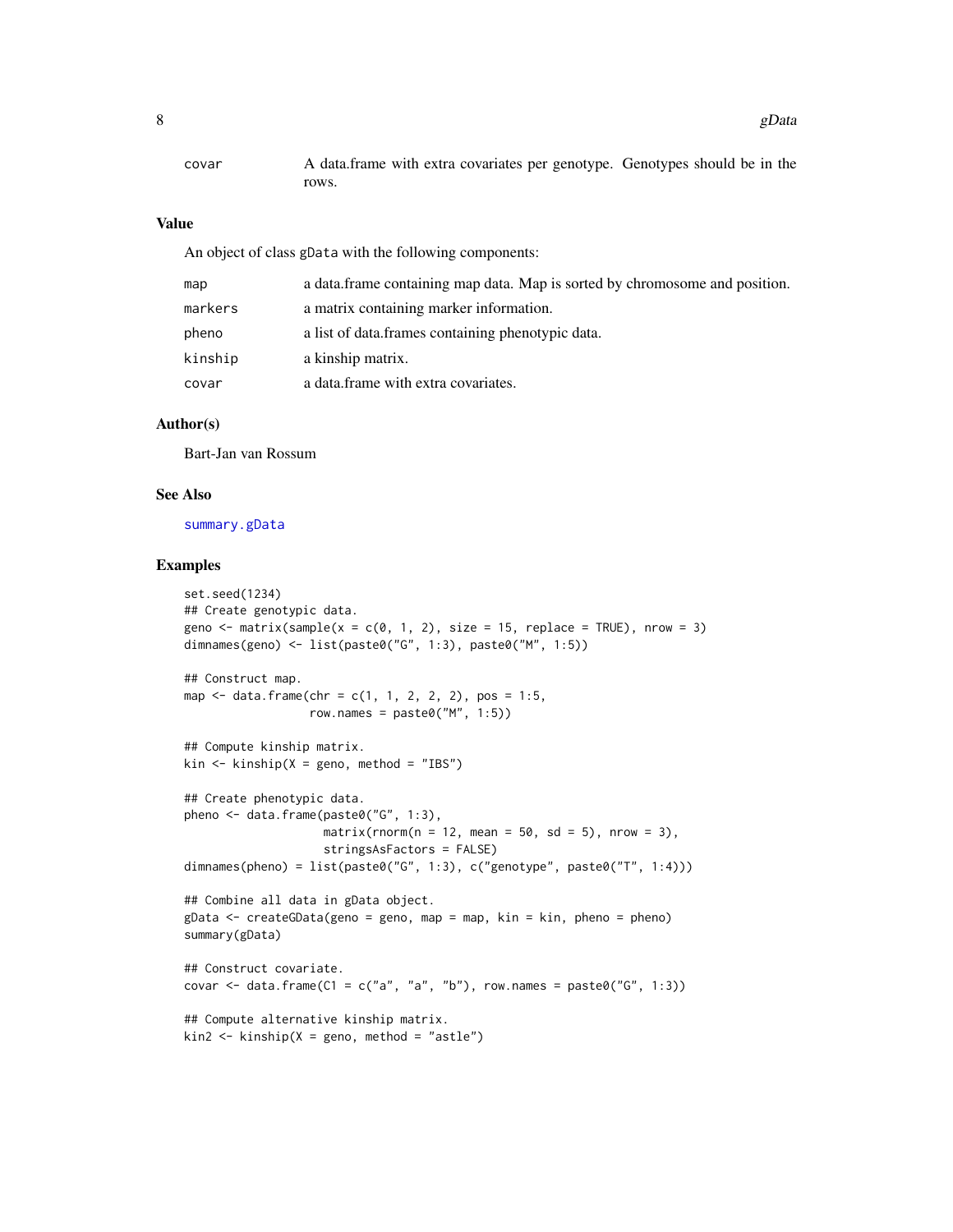#### <span id="page-8-0"></span>kinship 9

```
## Add covariates to previously created gData object and overwrite
## current kinship matrix by newly computed one.
gData2 <- createGData(gData = gData, kin = kin2, covar = covar)
```
#### kinship *Functions for calculating kinship matrices*

#### Description

A collection of functions for calculating kinship matrices using different algorithms. The following algorithms are included: astle (Astle and Balding, 2009), Identity By State (IBS) and VanRaden (VanRaden, 2008) for marker matrices. For method identity an identity kinship matrix is returned.

#### Usage

```
kinship(
  X,
 method = c("astle", "IBS", "vanRaden", "identity"),
  denominator = NULL
)
```
#### Arguments

|             | An n x m marker matrix with genotypes in the rows (n) and markers in the |
|-------------|--------------------------------------------------------------------------|
|             | columns $(m)$ .                                                          |
| method      | The method used for computing the kinship matrix.                        |
| denominator | A numerical value. See details.                                          |

#### Value

An n x n kinship matrix.

#### Marker matrices

In all algorithms the input matrix X is first cleaned, i.e. markers with a variance of 0 are excluded from the calculation of the kinship matrix. Then some form of scaling is done which differs per algorithm. This gives a scaled matrix Z. The matrix  $ZZ<sup>t</sup>/denominator$  is returned. By default the denominator is equal to the number of columns in Z for astle and IBS and  $2 * p * (1 - p)$  where  $p = colSums(X)/(2 * nrow(X))$  for vanRaden. This denominator can be overwritten by the user, e.g. when computing kinship matrices by splitting X in smaller matrices and then adding the results together in the end.

#### References

Astle, William, and David J. Balding. 2009. "Population Structure and Cryptic Relatedness in Genetic Association Studies." Statistical Science 24 (4): 451–71. doi: [10.1214/09sts307.](https://doi.org/10.1214/09-sts307)

VanRaden P.M. (2008) Efficient methods to compute genomic predictions. Journal of Dairy Science 91 (11): 4414–23. doi: [10.3168/jds.20070980.](https://doi.org/10.3168/jds.2007-0980)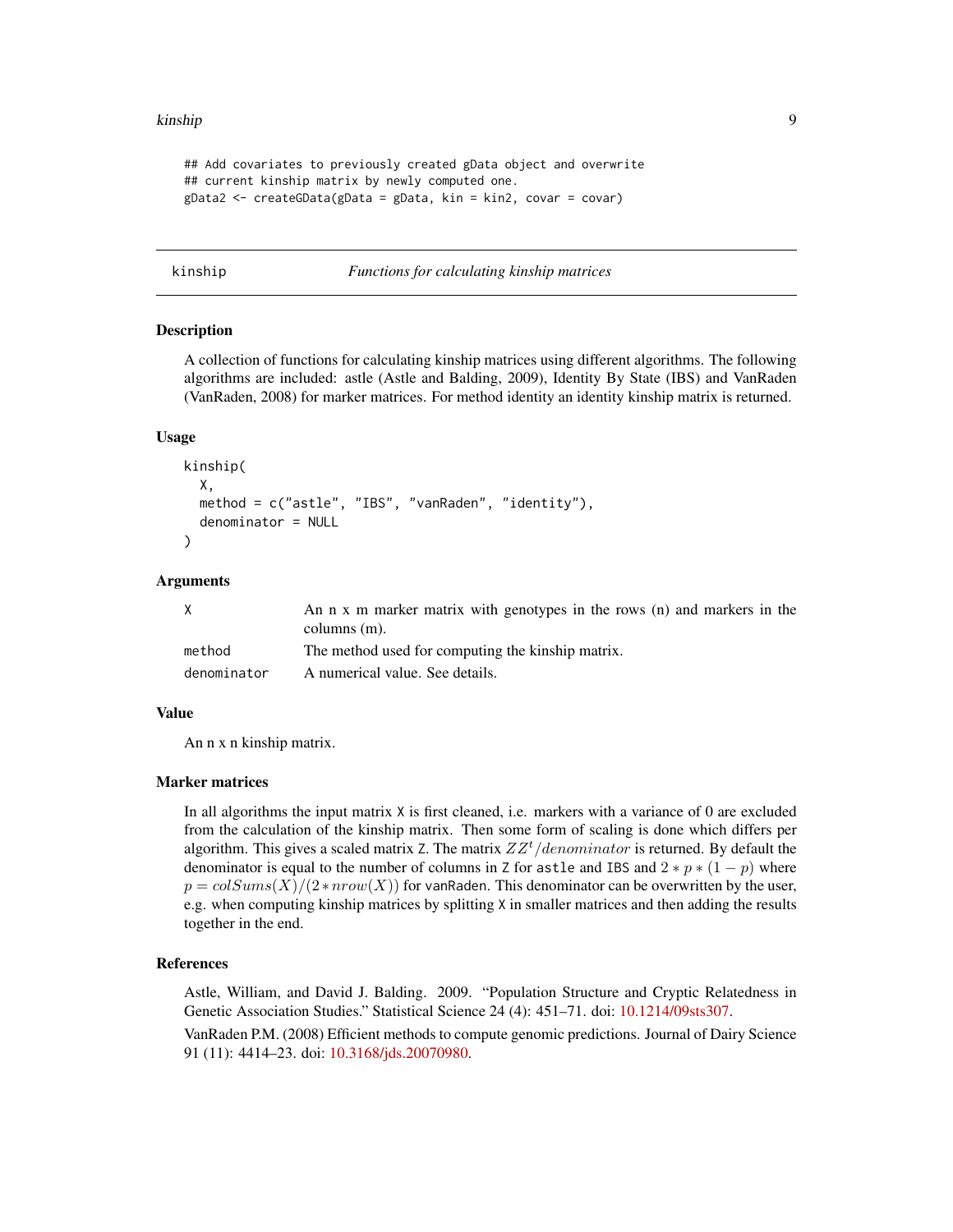#### Examples

```
## Create example matrix.
M <- matrix(c(1, 1, 0, 0, 1, 1, 0, 0, 0, 1, 0, 1), nrow = 3)
## Compute kinship matrices using different methods.
kinship(M, method = "astle")
kinship(M, method = "IBS")
kinship(M, method = "vanRaden")
## Compute kinship matrix using astle and balding method with denominator 2.
kinship(M, method = "astle", denominator = 2)
```
#### plot.gData *Plot function for the class* gData

#### Description

Creates a plot of the genetic map in an object of S3 class gData. A plot of the genetic map showing the length of the chromosomes and the positions of the markers in the genetic map is created.

#### Usage

## S3 method for class 'gData'  $plot(x, ..., highlight = NULL, title = NULL, output = TRUE)$ 

#### Arguments

| X          | An object of class gData.                                                                                                                                                                                                                          |
|------------|----------------------------------------------------------------------------------------------------------------------------------------------------------------------------------------------------------------------------------------------------|
| $\ddots$ . | Not used.                                                                                                                                                                                                                                          |
| highlight  | A data frame with at least columns chr and pos, containing marker positions that<br>should be highlighted in the plot. If a column "name" is present that is used for<br>annotation, otherwise the highlighted markers are annotated as chr\@pos#' |
| title      | A character string, the title of the plot.                                                                                                                                                                                                         |
| output     | Should the plot be output to the current device? If FALSE, only a ggplot object<br>is invisibly returned.                                                                                                                                          |

#### Value

An object of class ggplot is invisibly returned.

<span id="page-9-0"></span>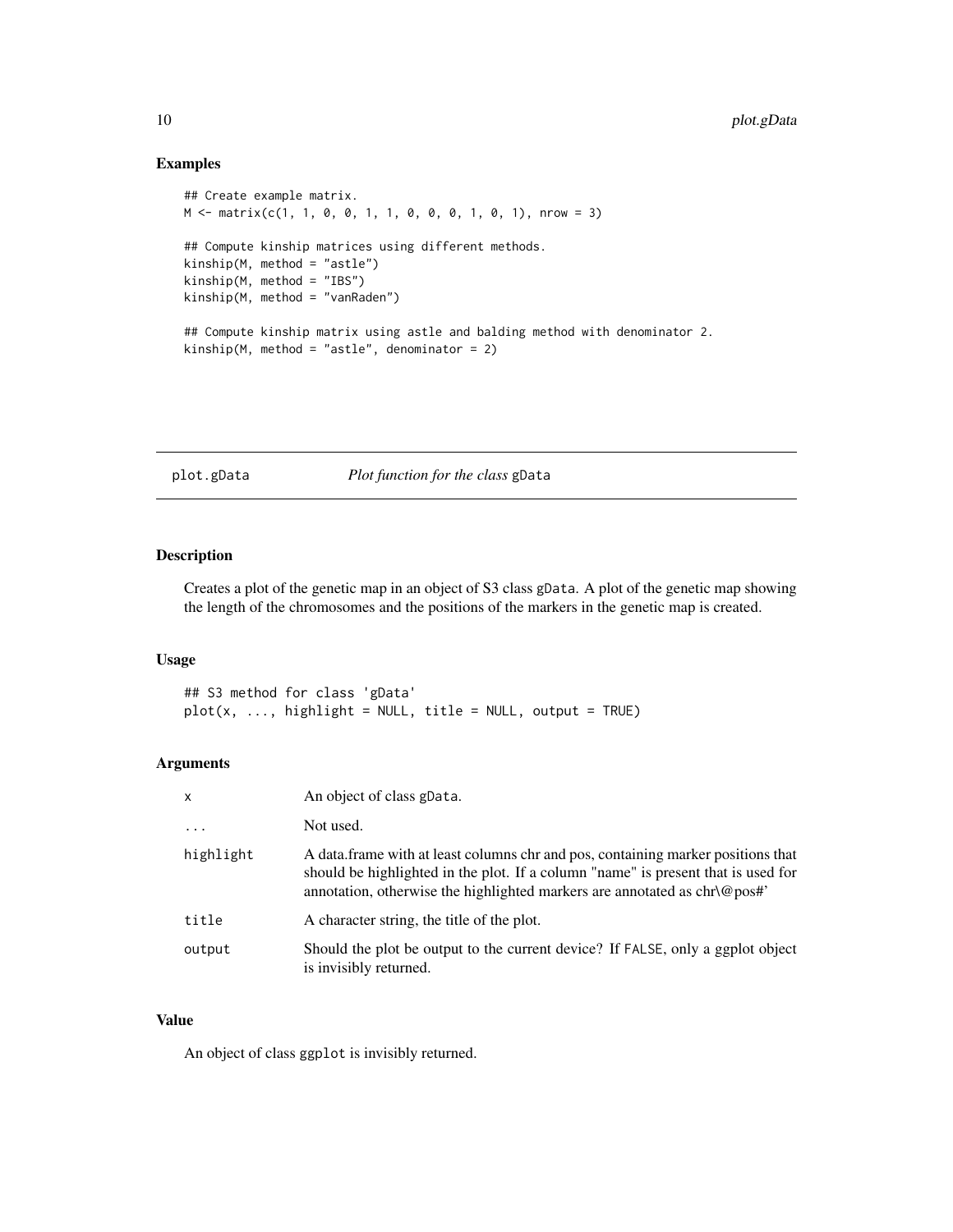#### <span id="page-10-0"></span>plot.GWAS 11

#### Examples

```
set.seed(1234)
## Create genotypic data.
geno \le matrix(sample(x = c(0, 1, 2), size = 15, replace = TRUE), nrow = 3)
dimnames(geno) <- list(paste0("G", 1:3), paste0("M", 1:5))
## Construct map.
map \le data.frame(chr = c(1, 1, 2, 2, 2), pos = 1:5,
                  row.names = past@("M", 1:5))## Compute kinship matrix.
kin \le kinship(X = geno, method = "IBS")
## Create phenotypic data.
pheno <- data.frame(paste0("G", 1:3),
                    matrix(rnorm(n = 12, mean = 50, sd = 5), nrow = 3),
                    stringsAsFactors = FALSE)
dimnames(pheno) = list(paste0("G", 1:3), c("genotype", paste0("T", 1:4)))
## Combine all data in gData object.
gData < - createGData(geno = geno, map = map, kin = kin, pheno = pheno)
## Plot genetic map.
plot(gData)
## Plot genetic map. Highlight first marker in map.
plot(gData, highlight = map[1, ])
```
<span id="page-10-1"></span>plot.GWAS *Plot function for the class* GWAS

#### Description

Creates a plot of an object of S3 class GWAS. The following types of plot can be made:

- a manhattan plot, i.e. a plot of LOD-scores per SNP
- a QQ plot of observed LOD-scores versus expected LOD-scores
- a qtl plot of effect sizes and directions for multiple traits

Manhattan plots and QQ plots are made for a single trait which should be indicated using the parameter trait. If the analysis was done for only one trait, it is detected automatically. The qtl plot will plot all traits analyzed.

See details for a detailed description of the plots and the plot options specific to the different plots.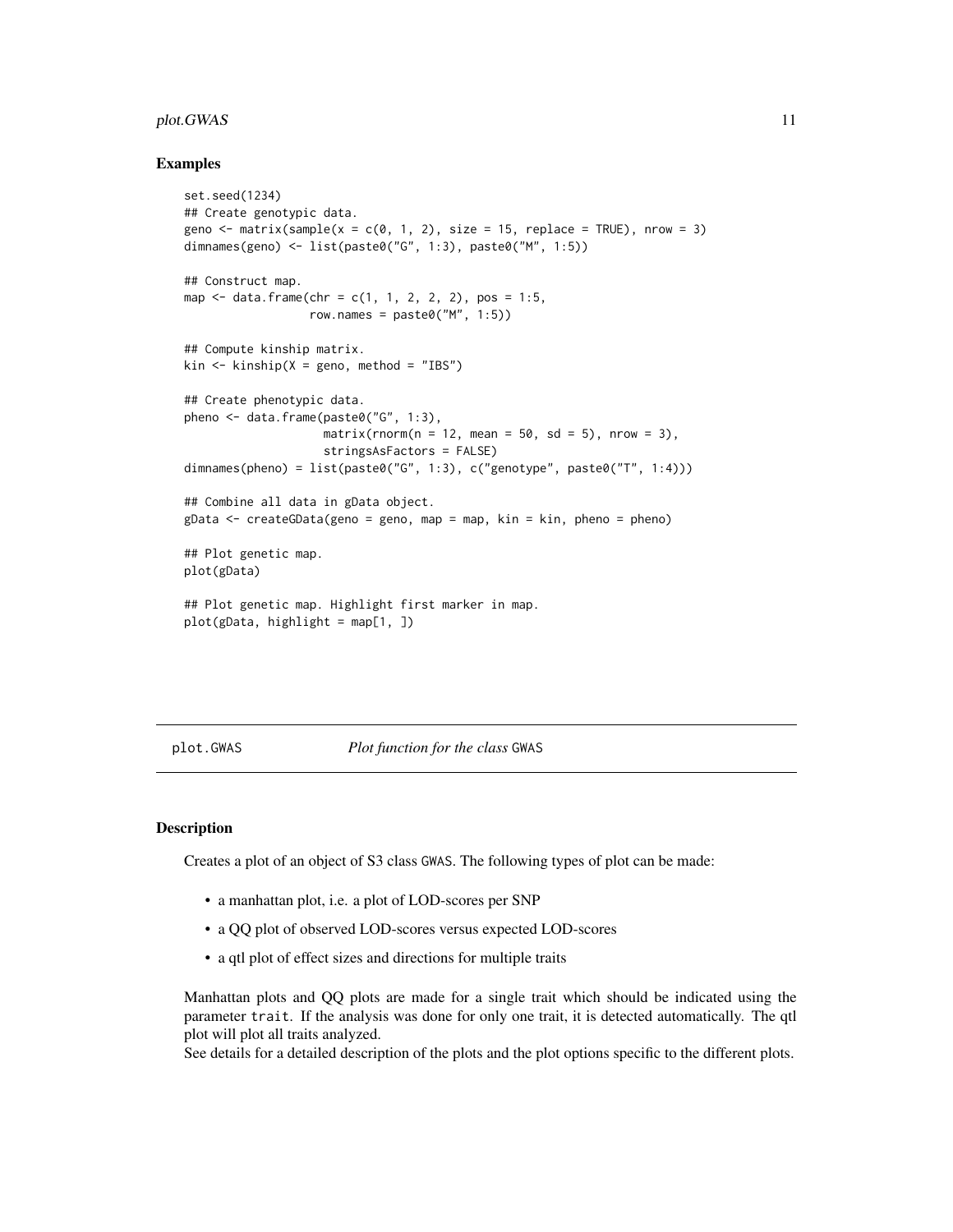#### Usage

```
## S3 method for class 'GWAS'
plot(
  x,
  ...,
  plotType = c("manhattan", "qq", "qtl"),
  trial = NULL,\text{trait} = \text{NULL},
  title = NULL,
  output = TRUE)
```
#### **Arguments**

| x          | An object of class GWAS.                                                                                                                                                               |
|------------|----------------------------------------------------------------------------------------------------------------------------------------------------------------------------------------|
| $\ddots$ . | Further arguments to be passed on to the actual plotting functions.                                                                                                                    |
| plotType   | A character string indicating the type of plot to be made. One of "manhattan",<br>"gq" and "gtl".                                                                                      |
| trial      | A character string or numeric index indicating for which trial the plot should be<br>made. If x only contains results for one trial, trial may be NULL.                                |
| trait      | A character string indicating for which trait the results should be plotted. For<br>type "qtl" all traits are plotted. If x only contains results for one trait, trait<br>may be NULL. |
| title      | A character string, the title of the plot.                                                                                                                                             |
| output     | Should the plot be output to the current device? If FALSE, only a list of ggplot<br>objects is invisibly returned.                                                                     |

#### Manhattan Plot

A LOD-profile of all marker positions and corresponding LOD-scores is plotted. Significant markers are highlighted with red dots. By default these are taken from the result of the GWAS analysis however the LOD-threshold for significant parameters may be modified using the parameter yThr. The threshold is plotted as a horizontal line. If there are previously known marker effect, false positives and true negatives can also be marked.

Extra parameter options:

- $x$ Lab A character string, the x-axis label. Default = "Chromosomes"
- yLab A character string, the y-axis label. Default =  $-log10(p)$
- effects A character vector, indicating which SNPs correspond to a real (known) effect. Used for determining true/false positives and false negatives. True positives are colored green, false positives orange and false negatives yellow.
- colPalette A color palette used for plotting. Default coloring is done by chromosome, using black and grey.
- yThr A numerical value for the LOD-threshold. The value from the GWAS analysis is used as default.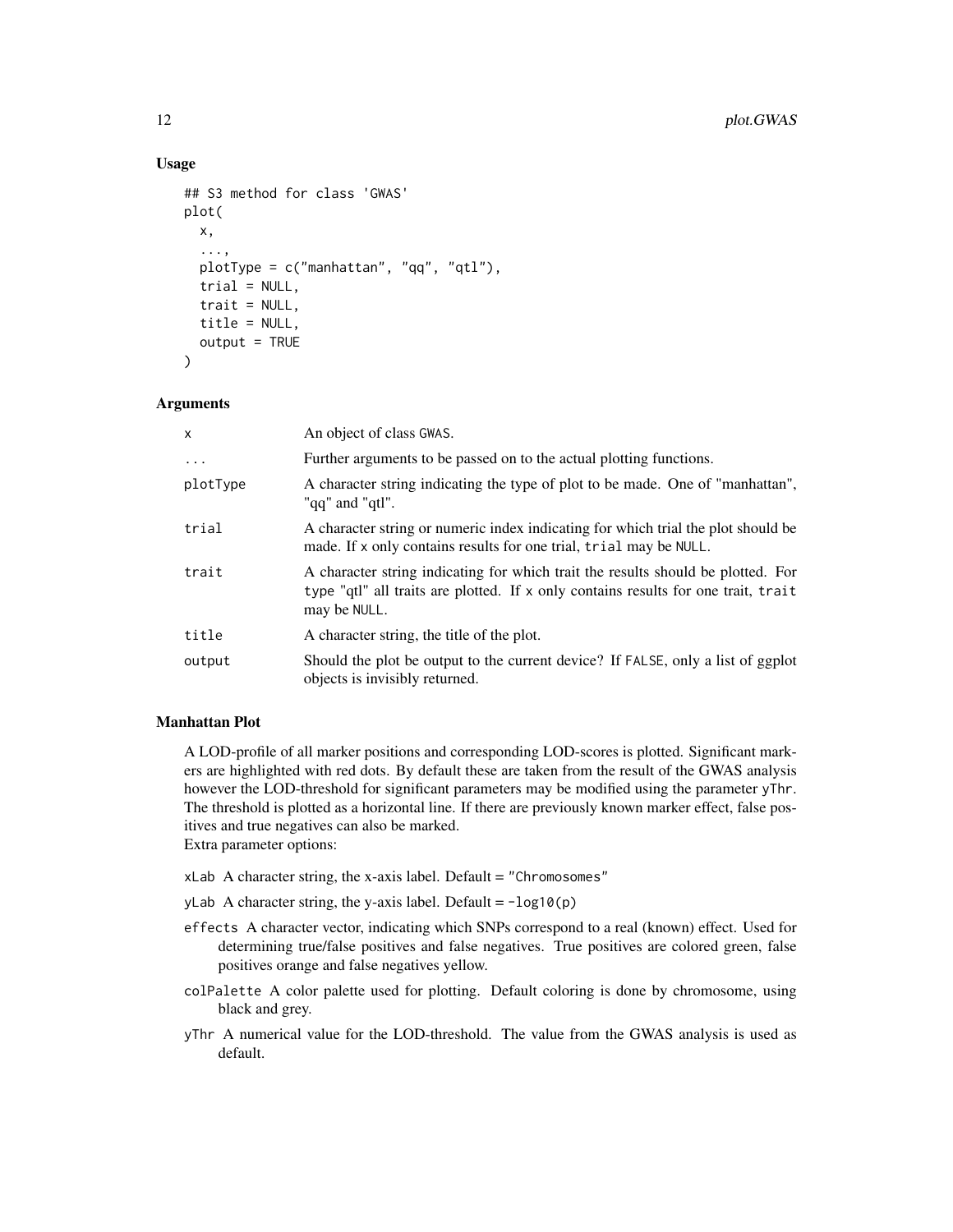- signLwd A numerical value giving the thickness of the points that are false/true positives/negatives. Default =  $0.6$
- lod A positive numerical value. For the SNPs with a LOD-value below this value, only 5% is plotted. The chance of a SNP being plotted is proportional to its LOD-score. This option can be useful when plotting a large number of SNPs. The 5% of SNPs plotted is selected randomly. For reproducible results use set.seed before calling the function.
- chr A vector of chromosomes to be plotted. By default, all chromosomes are plotted. Using this option allows restricting the plot to a subset of chromosomes.
- startPos A numerical value indicating the start position for the plot. Using this option allows restricting the plot to a part of a selected chromosome. Only used if exactly one chromosome is specified in chr.
- endPos A numerical value indicating the end position for the plot. Using this option allows restricting the plot to a part of a selected chromosome. Only used if exactly one chromosome is specified in chr.

#### QQ-Plot

From the LOD-scores calculated in the GWAS analysis, a QQ-plot is generated with observed LOD-scores versus expected LOD-scores. Code is adapted from Segura et al. (2012).

#### QTL Plot

A plot of effect sizes for the significant SNPs found in the GWAS analysis is created. Each horizontal line contains QTLs of one trait, phenotypic trait or trial. Optionally, vertical white lines can indicate chromosome subdivision, genes of interest, known QTL, etc. Circle diameters are proportional to the absolute value of allelic effect. Colors indicate the direction of the effect: green when the allele increases the trait value, and blue when it decreases the value. Extra parameter options:

normalize Should the snpEffect be normalized? Default = FALSE

- sortData Should the data be sorted before plotting? Either FALSE, if no sorting should be done, or a character string indicating the data column to use for sorting. This should be a numerical column. Default = FALSE
- binPositions An optional data.frame containing at leasts two columns, chr(omosome) and pos(ition). Vertical lines are plotted at those positions. Default = NULL

printVertGrid Should default vertical grid lines be plotted. Default = TRUE

- yLab A character string, the y-axis label. Default = "Traits"
- yThr A numerical value for the LOD-threshold. The value from the GWAS analysis is used as default.
- chr A vector of chromosomes to be plotted. By default all chromosomes are plotted. Using this option this can be restricted to a subset of chromosomes.
- exportPptx Should the plot be exported to a .pptx file? Default = FALSE
- pptxName A character string, the name of the .pptx file to which the plot is exported. Ignored if  $exportPptx = FALSE.$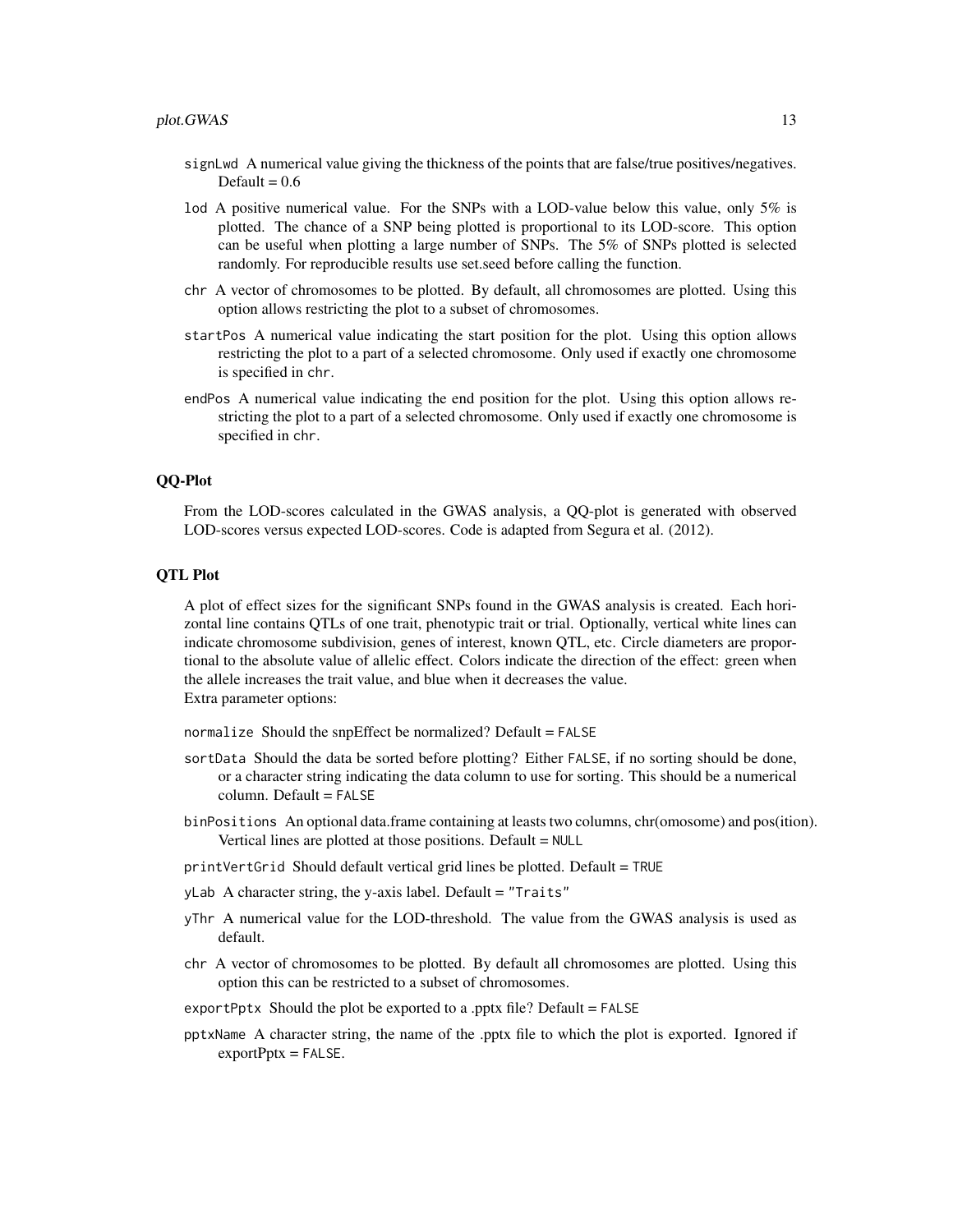#### References

Millet et al. (2016) Genome-wide analysis of yield in Europe: Allelic effects vary with drought and heat scenarios. Plant Physiology, October 2016, Vol. 172, p. 749–764

Segura et al. (2012) An efficient multi-locus mixed-model approach for genome-wide association studies in structured populations. Nature Genetics, June 2012, Vol. 44, p. 825–830.

#### Examples

```
## Create a gData object Using the data from the DROPS project.
## See the included vignette for a more extensive description on the steps.
data(dropsMarkers)
data(dropsMap)
data(dropsPheno)
## Add genotypes as row names of dropsMarkers and drop Ind column.
rownames(dropsMarkers) <- dropsMarkers[["Ind"]]
dropsMarkers <- dropsMarkers[colnames(dropsMarkers) != "Ind"]
## Add genotypes as row names of dropsMap.
rownames(dropsMap) <- dropsMap[["SNP.names"]]
## Rename Chomosome and Position columns.
colnames(dropsMap)[match(c("Chromosome", "Position"),
                   colnames(dropsMap))] <- c("chr", "pos")
## Convert phenotypic data to a list.
dropsPhenoList <- split(x = dropsPheno, f = dropsPheno[["Experiment"]])
## Rename Variety_ID to genotype and select relevant columns.
dropsPhenoList <- lapply(X = dropsPhenoList, FUN = function(trial) {
 colnames(trial)[colnames(trial) == "Variety_ID"] <- "genotype"
 trial <- trial[c("genotype", "grain.yield", "grain.number", "seed.size",
                 "anthesis", "silking", "plant.height", "tassel.height",
                 "ear.height")]
return(trial)
})
## Create gData object.
gDataDrops <- createGData(geno = dropsMarkers, map = dropsMap,
                          pheno = dropsPhenoList)
## Run single trait GWAS for trait 'grain.yield' for trial Mur13W.
GWASDrops <- runSingleTraitGwas(gData = gDataDrops,
                               trials = "Mur13W",
                               traits = "grain.yield")
## Create a manhattan plot.
plot(GWASDrops)
## Manually set a threshold for significant snps and add a title.
```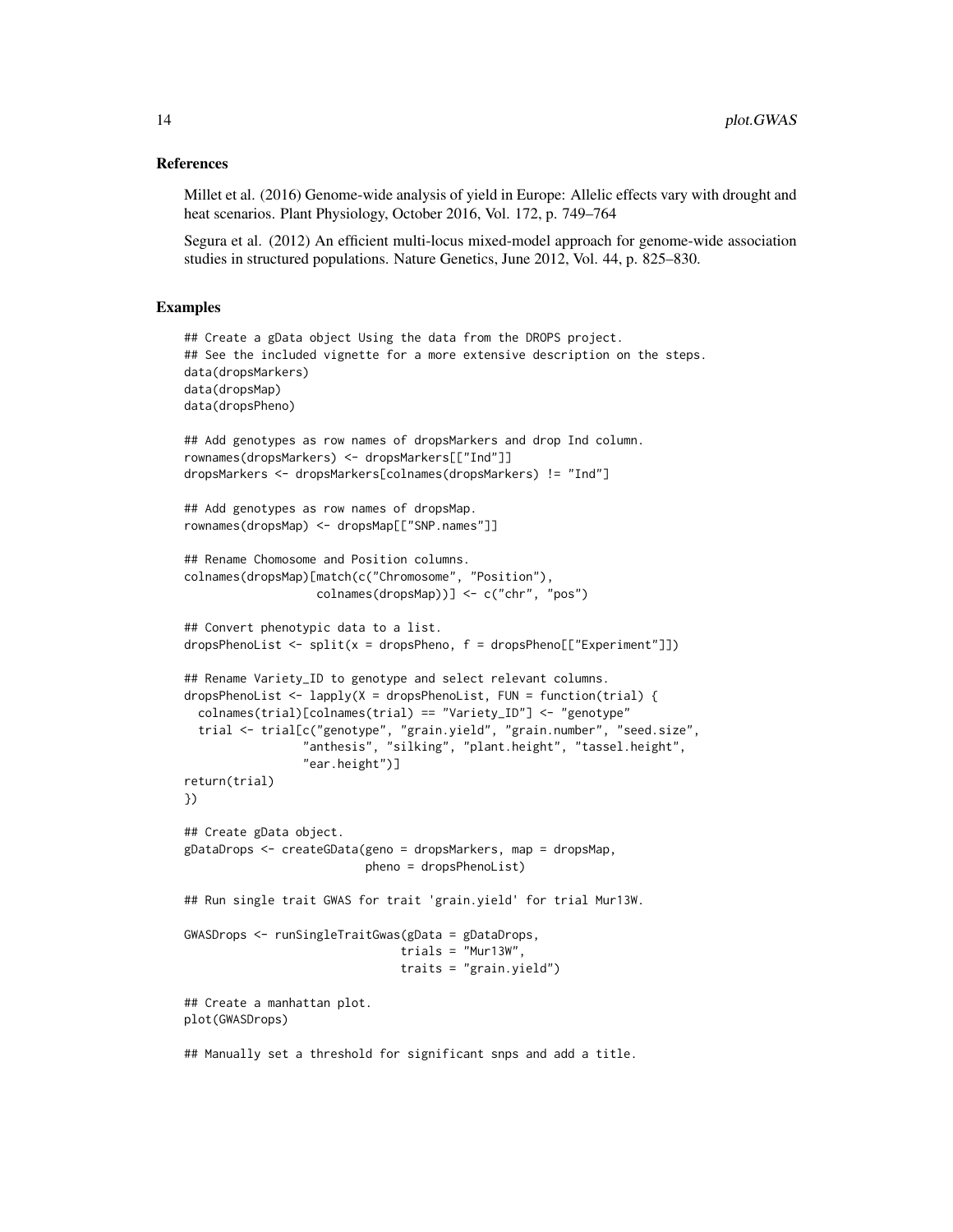#### <span id="page-14-0"></span>runSingleTraitGwas 15

```
plot(GWASDrops,
   yThr = 3.5,
   title = "Manhattan plot for Mur13W")
## Restrict plot to part of chr 6.
plot(GWASDrops,
   yThr = 3.5,
   chr = 6,
   startPos = 0,
   endPos = 110000000)
## Create a qq plot.
plot(GWASDrops,
   plotType = "qq",title = "QQ plot for Mur13W")
## Create a QTL plot.
plot(GWASDrops,
   plotType = "qtl",
    title = "QTL plot for Mur13W")
## Manually set a threshold and don't show vertical lines.
plot(GWASDrops,
   plotType = "qtl",
   yThr = 3.5,
   printVertGrid = FALSE,
   title = "QTL plot for Mur13W")
```
runSingleTraitGwas *Perform single-trait GWAS*

#### Description

runSingleTraitGwas performs a single-trait Genome Wide Association Study (GWAS) on phenotypic and genotypic data contained in a gData object. A covariance matrix is computed using the EMMA algorithm (Kang et al., 2008) or the Newton-Raphson algorithm (Tunnicliffe, 1989) in the sommer package. Then a Generalized Least Squares (GLS) method is used for estimating the marker effects and corresponding p-values. This is done using either one kinship matrix for all chromosomes or different chromosome-specific kinship matrices for each chromosome. Significant SNPs are selected based on a user defined threshold.

#### Usage

```
runSingleTraitGwas(
  gData,
  traits = NULL,
  trials = NULL,
```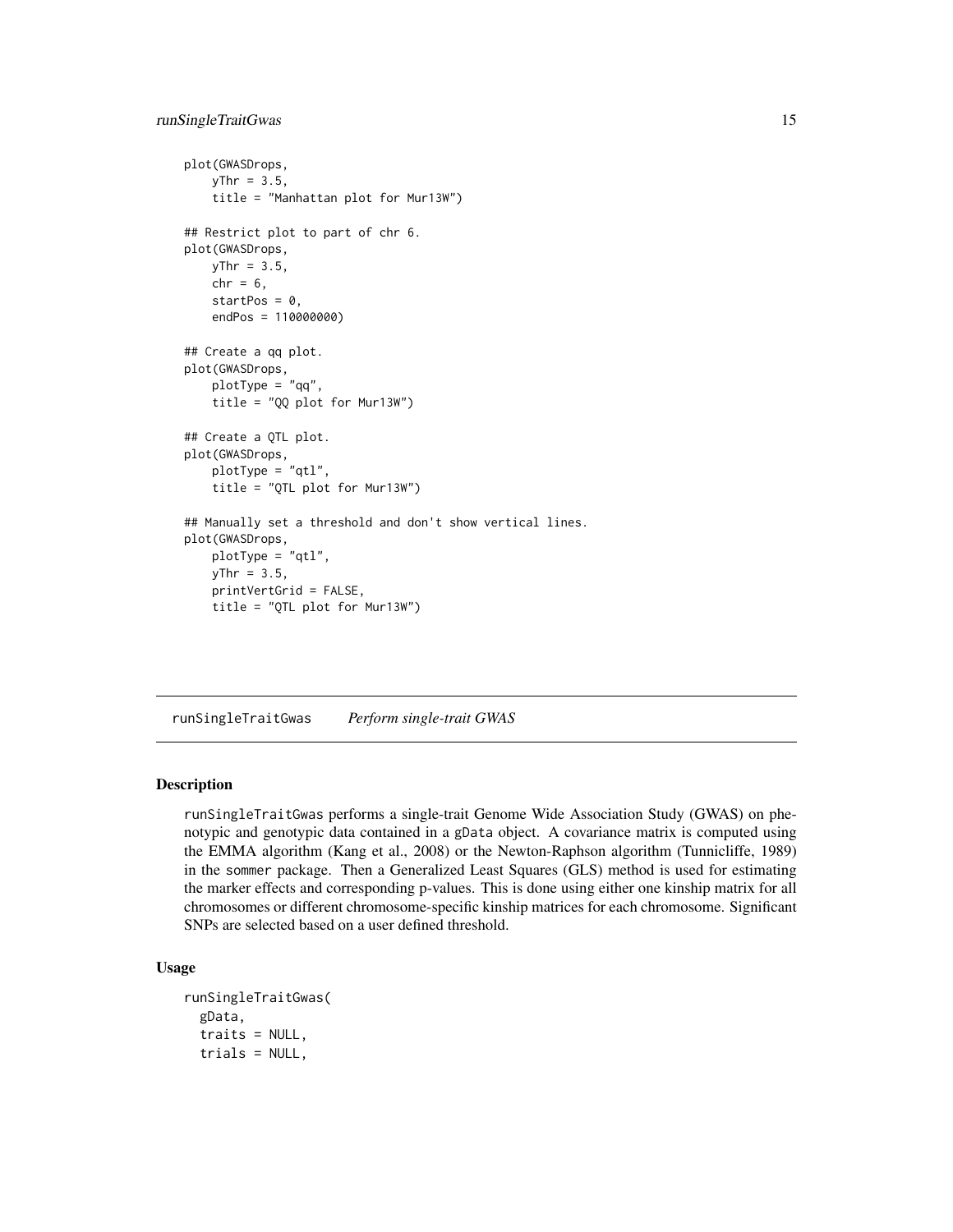```
covar = NULL,snpCov = NULL,kin = NULL,
kinshipMethod = c("astle", "IBS", "vanRaden"),
remlAlgo = c("EMMA", "NR"),
GLSMethod = c("single", "multi"),
useMAF = TRUE,
MAF = 0.01,MAC = 10,genomicControl = FALSE,
thrType = c("bonf", "fixed", "small", "fdr"),
alpha = 0.05,
LODThr = 4,
nSnplOD = 10,
pThr = 0.05,
rho = 0.5,
sizeInclRegion = 0,
minR2 = 0.5,
nCores = NULL
```
#### Arguments

 $\lambda$ 

| gData         | An object of class gData containing at least map, markers and pheno.                                                                                                                                                                                                                                                                                                                                                                                                                                                                                             |
|---------------|------------------------------------------------------------------------------------------------------------------------------------------------------------------------------------------------------------------------------------------------------------------------------------------------------------------------------------------------------------------------------------------------------------------------------------------------------------------------------------------------------------------------------------------------------------------|
| traits        | A vector of traits on which to run GWAS. These can be either numeric indices<br>or character names of columns in pheno. If NULL, GWAS is run on all traits.                                                                                                                                                                                                                                                                                                                                                                                                      |
| trials        | A vector of trials on which to run GWAS. These can be either numeric indices<br>or character names of list items in pheno. If NULL, GWAS is run for all trials.<br>GWAS is run for the selected trials in sequential order.                                                                                                                                                                                                                                                                                                                                      |
| covar         | An optional vector of covariates taken into account when running GWAS. These<br>can be either numeric indices or character names of columns in covar in gData.<br>If NULL no covariates are used.                                                                                                                                                                                                                                                                                                                                                                |
| snpCov        | An optional character vector of snps to be included as covariates.                                                                                                                                                                                                                                                                                                                                                                                                                                                                                               |
| kin           | An optional kinship matrix or list of kinship matrices. These matrices can be<br>from the matrix class as defined in the base package or from the dsyMatrix<br>class, the class of symmetric matrices in the Matrix package.<br>If GLSMethod = "single" then one matrix should be provided, if GLSMethod =<br>"multi", a list of chromosome specific matrices of length equal to the number of<br>chromosomes in map in gData.<br>If NULL then matrix kinship in gData is used.<br>If both kin is provided and gData contains a matrix kinship then kin is used. |
| kinshipMethod | An optional character indicating the method used for calculating the kinship<br>matrix(ces). Currently "astle" (Astle and Balding, 2009), "IBS" and "vanRaden"<br>(VanRaden, 2008) are supported. If a kinship matrix is supplied either in gData<br>or in parameter kin, kinshipMethod is ignored.                                                                                                                                                                                                                                                              |
| remlAlgo      | A character string indicating the algorithm used to estimate the variance com-<br>ponents. Either EMMA, for the EMMA algorithm, or NR, for the Newton-Raphson                                                                                                                                                                                                                                                                                                                                                                                                    |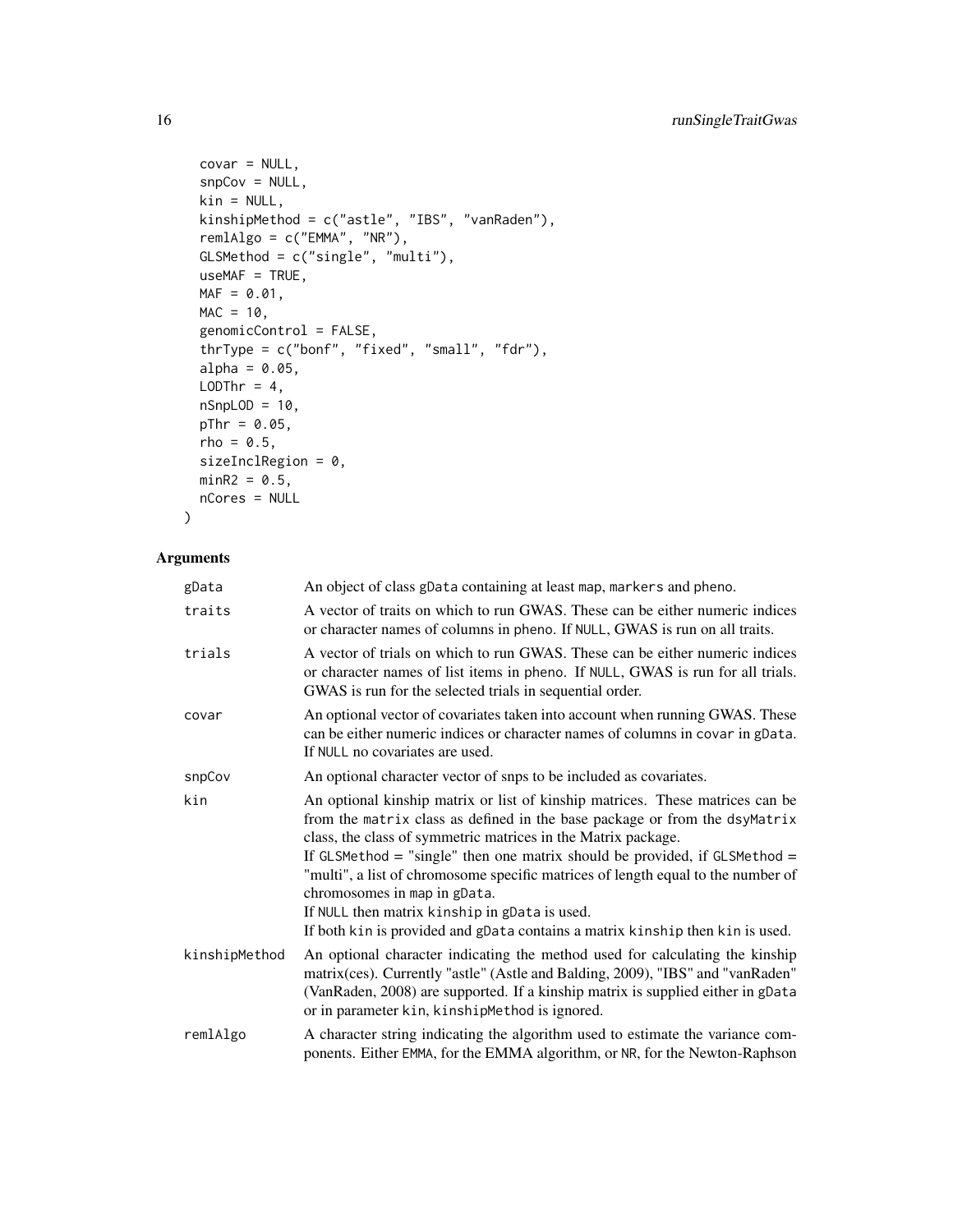<span id="page-16-0"></span>

|                | algorithm.                                                                                                                                                                                                                                                                                                                                                                                                                                                                                                                                           |
|----------------|------------------------------------------------------------------------------------------------------------------------------------------------------------------------------------------------------------------------------------------------------------------------------------------------------------------------------------------------------------------------------------------------------------------------------------------------------------------------------------------------------------------------------------------------------|
| GLSMethod      | A character string indicating the method used to estimate the marker effects.<br>Either single for using a single kinship matrix, or multi for using chromosome<br>specific kinship matrices.                                                                                                                                                                                                                                                                                                                                                        |
| useMAF         | Should the minor allele frequency be used for selecting SNPs for the analysis.<br>If FALSE, the minor allele count is used instead.                                                                                                                                                                                                                                                                                                                                                                                                                  |
| <b>MAF</b>     | The minor allele frequency (MAF) threshold used in GWAS. A numerical value<br>between 0 and 1. SNPs with MAF below this value are not taken into account<br>in the analysis, i.e. p-values and effect sizes are put to missing (NA). Ignored if<br>useMAF is FALSE.                                                                                                                                                                                                                                                                                  |
| <b>MAC</b>     | A numerical value. SNPs with minor allele count below this value are not taken<br>into account for the analysis, i.e. p-values and effect sizes are set to missing<br>(NA). Ignored if useMAF is TRUE.                                                                                                                                                                                                                                                                                                                                               |
|                | genomicControl Should genomic control correction as in Devlin and Roeder (1999) be applied?                                                                                                                                                                                                                                                                                                                                                                                                                                                          |
| thrType        | A character string indicating the type of threshold used for the selection of can-<br>didate loci. See Details.                                                                                                                                                                                                                                                                                                                                                                                                                                      |
| alpha          | A numerical value used for calculating the LOD-threshold for $thrType = "bonf"$<br>and the significant p-Values for $thr$ Type = "fdr".                                                                                                                                                                                                                                                                                                                                                                                                              |
| LODThr         | A numerical value used as a LOD-threshold when $thrType = "fixed".$                                                                                                                                                                                                                                                                                                                                                                                                                                                                                  |
| nSnpL0D        | A numerical value indicating the number of SNPs with the smallest p-values<br>that are selected when thrType = "small".                                                                                                                                                                                                                                                                                                                                                                                                                              |
| pThr           | A numerical value just as the cut off value for $p$ -Values for thrType = "fdr".                                                                                                                                                                                                                                                                                                                                                                                                                                                                     |
| rho            | A numerical value used a the minimum value for SNPs to be considered corre-<br>lated when using $thrType = "fdr".$                                                                                                                                                                                                                                                                                                                                                                                                                                   |
| sizeInclRegion | An integer. Should the results for SNPs close to significant SNPs be included?<br>If so, the size of the region in centimorgan or base pairs. Otherwise 0.                                                                                                                                                                                                                                                                                                                                                                                           |
| minR2          | A numerical value between 0 and 1. Restricts the SNPs included in the region<br>close to significant SNPs to only those SNPs that are in sufficient Linkage Dise-<br>quilibrium (LD) with the significant snp, where LD is measured in terms of $R^2$ .<br>If for example sizeInclRegion = $200000$ and minR2 = 0.5, then for every sig-<br>nificant SNP also those SNPs whose LD $(R^2)$ with the significant SNP is at least<br>0.5 AND which are at most 200000 away from this significant snp are included.<br>Ignored if $sizeInclRegion = 0$ . |
| nCores         | A numerical value indicating the number of cores to be used by the parallel part<br>of the algorithm. If NULL the number of cores used will be equal to the number<br>of cores available on the machine - 1.                                                                                                                                                                                                                                                                                                                                         |

#### Value

An object of class [GWAS](#page-0-0).

#### Threshold types for the selection of candidate loci

For the selection of candidate loci from the GWAS output four different methods can be used. The method used can be specified in the function parameter thrType. Further parameters can be used to fine tune the method.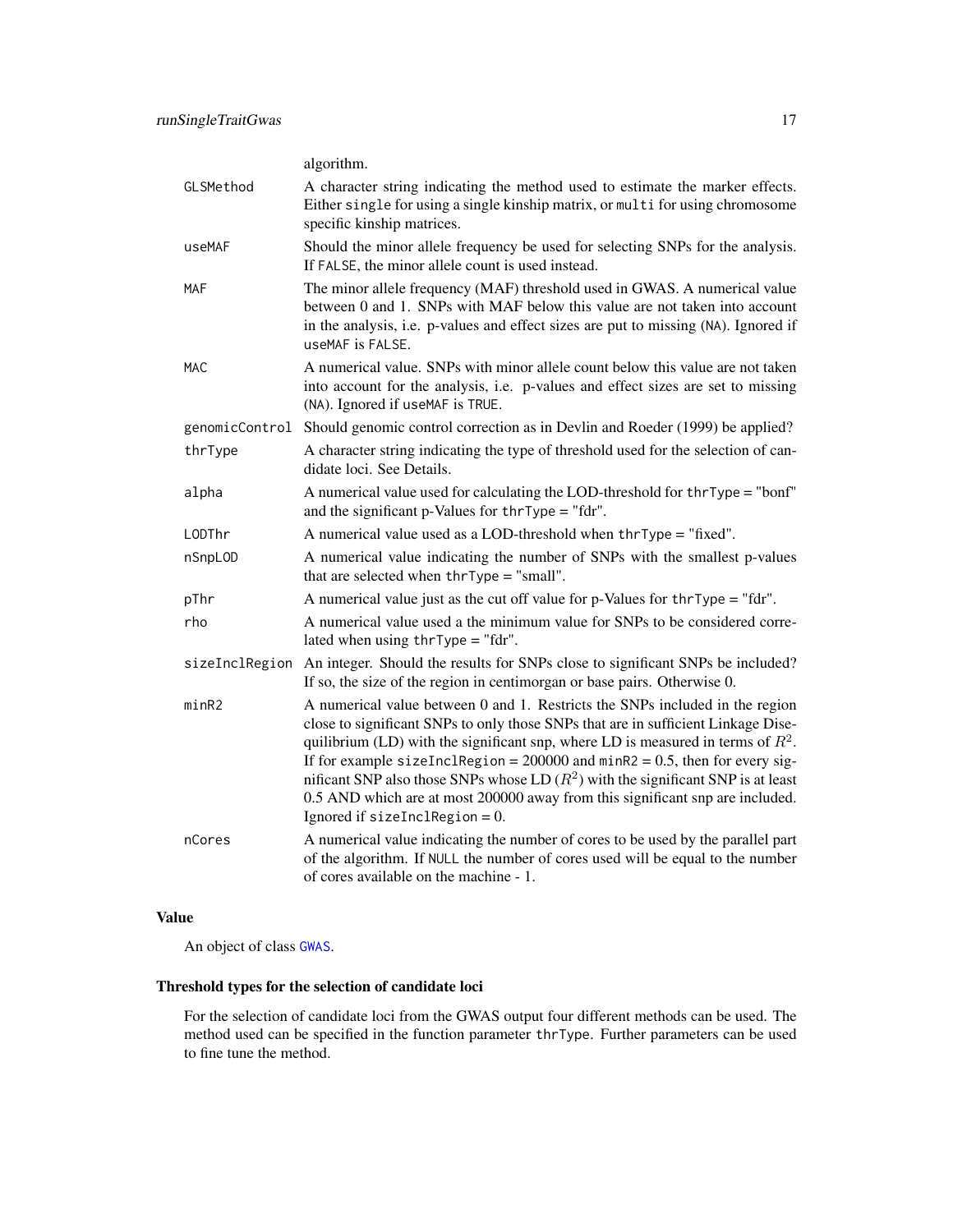- <span id="page-17-0"></span>**bonf** The Bonferroni threshold, a LOD-threshold of  $-log10(alpha/m)$ , where m is the number of SNPs and alpha can be specified by the function parameter alpha
- fixed A fixed LOD-threshold, specified by the function parameter LODThr
- small The n SNPs with with the smallest p-Values are selected. n can be specified in nSnpLOD
- fdr Following the algorithm proposed by Brzyski D. et al. (2017), SNPs are selected in such a way that the False Discovery Rate (fdr) is minimized. To do this, first the SNPs are restricted to the SNPs with a p-Value below pThr. Then clusters of SNPs are created using a two step iterative process in which first the SNP with the lowest p-Value is selected as cluster representative. This SNP and all SNPs that have a correlation with this SNP of  $\rho$  or higher will form a cluster.  $\rho$  can be specified as an argument in the function and has a default value of 0.5, which is a recommended starting value in practice. The selected SNPs are removed from the list and the procedure repeated until no SNPs are left. Finally to determine the number of significant clusters the first cluster is determined for which the p-Value of the cluster representative is not smaller than  $cluster_{number} * \alpha/m$  where m is the number of SNPs and alpha can be specified by the function parameter alpha. All previous clusters are selected as significant.

#### References

Astle, William, and David J. Balding. 2009. Population Structure and Cryptic Relatedness in Genetic Association Studies. Statistical Science 24 (4): 451–71. doi: [10.1214/09sts307.](https://doi.org/10.1214/09-sts307)

Brzyski D. et al. (2017) Controlling the Rate of GWAS False Discoveries. Genetics 205 (1): 61-75. doi: [10.1534/genetics.116.193987](https://doi.org/10.1534/genetics.116.193987)

Devlin, B., and Kathryn Roeder. 1999. Genomic Control for Association Studies. Biometrics 55 (4): 997–1004. doi: [10.1111/j.0006341x.1999.00997.x.](https://doi.org/10.1111/j.0006-341x.1999.00997.x)

Kang et al. (2008) Efficient Control of Population Structure in Model Organism Association Mapping. Genetics 178 (3): 1709–23. doi: [10.1534/genetics.107.080101.](https://doi.org/10.1534/genetics.107.080101)

Millet, E. J., Pommier, C., et al. (2019). A multi-site experiment in a network of European fields for assessing the maize yield response to environmental scenarios - Data set. doi: [10.15454/IASSTN](https://doi.org/10.15454/IASSTN)

Rincent et al. (2014) Recovering power in association mapping panels with variable levels of linkage disequilibrium. Genetics 197 (1): 375–87. doi: [10.1534/genetics.113.159731.](https://doi.org/10.1534/genetics.113.159731)

Segura et al. (2012) An efficient multi-locus mixed-model approach for genome-wide association studies in structured populations. Nature Genetics 44 (7): 825–30. doi: [10.1038/ng.2314.](https://doi.org/10.1038/ng.2314)

Sun et al. (2010) Variation explained in mixed-model association mapping. Heredity 105 (4): 333–40. doi: [10.1038/hdy.2010.11.](https://doi.org/10.1038/hdy.2010.11)

Tunnicliffe W. (1989) On the use of marginal likelihood in time series model estimation. JRSS 51 (1): 15–27.

VanRaden P.M. (2008) Efficient methods to compute genomic predictions. Journal of Dairy Science 91 (11): 4414–23. doi: [10.3168/jds.20070980.](https://doi.org/10.3168/jds.2007-0980)

#### See Also

[summary.GWAS](#page-19-2), [plot.GWAS](#page-10-1)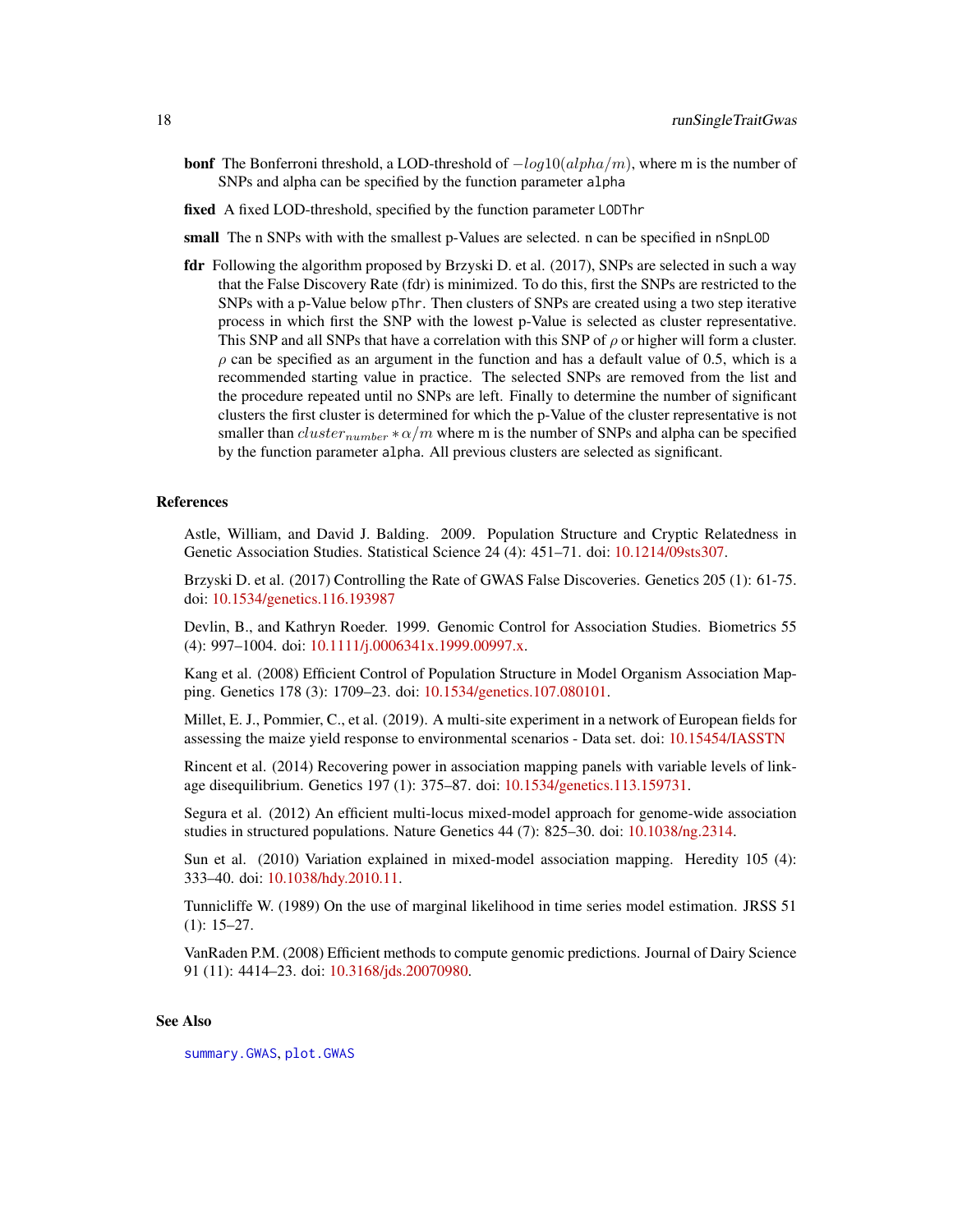#### runSingleTraitGwas 19

#### Examples

```
## Create a gData object Using the data from the DROPS project.
## See the included vignette for a more extensive description on the steps.
data(dropsMarkers)
data(dropsMap)
data(dropsPheno)
## Add genotypes as row names of dropsMarkers and drop Ind column.
rownames(dropsMarkers) <- dropsMarkers[["Ind"]]
dropsMarkers <- dropsMarkers[colnames(dropsMarkers) != "Ind"]
## Add genotypes as row names of dropsMap.
rownames(dropsMap) <- dropsMap[["SNP.names"]]
## Rename Chomosome and Position columns.
colnames(dropsMap)[match(c("Chromosome", "Position"),
                   colnames(dropsMap))] <- c("chr", "pos")
## Convert phenotypic data to a list.
dropsPhenoList <- split(x = dropsPheno, f = dropsPheno[["Experiment"]])
## Rename Variety_ID to genotype and select relevant columns.
dropsPhenoList \leq lapply(X = dropsPhenoList, FUN = function(trial) {
 colnames(trial)[colnames(trial) == "Variety_ID"] <- "genotype"
  trial <- trial[c("genotype", "grain.yield", "grain.number", "seed.size",
                 "anthesis", "silking", "plant.height", "tassel.height",
                 "ear.height")]
return(trial)
})
## Create gData object.
gDataDrops <- createGData(geno = dropsMarkers, map = dropsMap,
                          pheno = dropsPhenoList)
## Run single trait GWAS for trait 'grain.yield' for trial Mur13W.
GWASDrops <- runSingleTraitGwas(gData = gDataDrops,
                               trials = "Mur13W",
                               traits = "grain.yield")
## Run single trait GWAS for trait 'grain.yield' for trial Mur13W.
## Use chromosome specific kinship matrices calculated using vanRaden method.
GWASDropsMult <- runSingleTraitGwas(gData = gDataDrops,
                                    trials = "Mur13W",
                                    traits = "grain.yield",
                                    kinshipMethod = "vanRaden",
```
GLSMethod = "multi")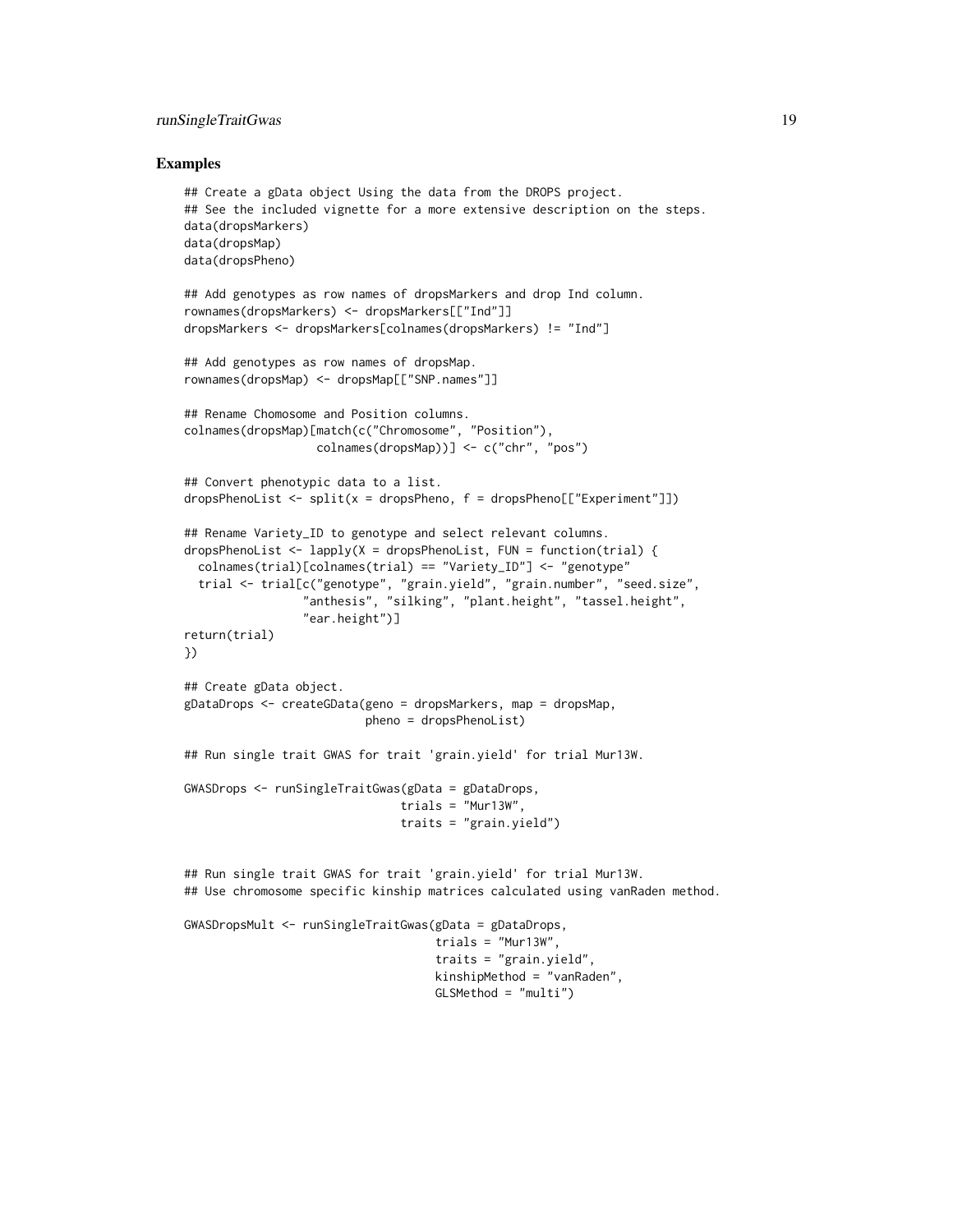<span id="page-19-1"></span><span id="page-19-0"></span>

#### Description

Gives a summary for an object of S3 class gData.

#### Usage

```
## S3 method for class 'gData'
summary(object, ..., trials = NULL)
```
#### Arguments

| object   | An object of class gData.                                                                                                                                         |
|----------|-------------------------------------------------------------------------------------------------------------------------------------------------------------------|
| $\cdots$ | Not used.                                                                                                                                                         |
| trials   | A vector of trials to include in the summary. These can be either numeric indices<br>or character names of list items in pheno. If NULL, all trials are included. |

#### Value

A list with a most four components:

mapSum A list with number of markers and number of chromosomes in the map.

- markerSum A list with number of markers, number of genotypes and the distribution of the values within the markers.
- phenoSum A list of data.frames, one per trial with a summary of all traits within the trial.

covarSum A list of data.frames, one per trial with a summary of all covariates within the trial.

All components are only present in the output if the corresponding content is present in the gData object.

<span id="page-19-2"></span>summary.GWAS *Summary function for the class* GWAS

#### Description

Gives a summary for an object of S3 class GWAS.

#### Usage

```
## S3 method for class 'GWAS'
summary(object, ..., trials = NULL, traits = NULL)
```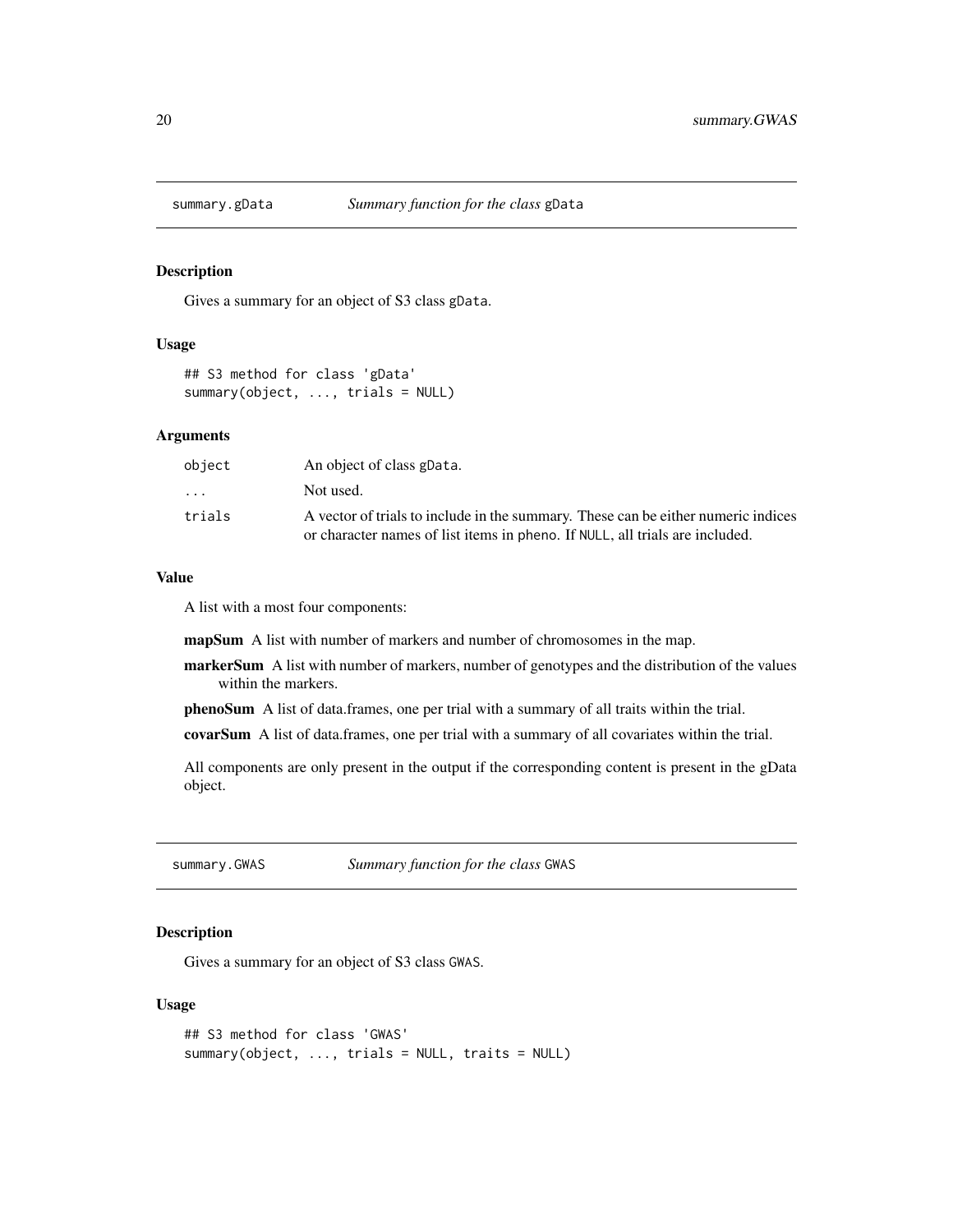### summary.GWAS 21

### Arguments

| object                  | An object of class GWAS.                                                                                                                     |
|-------------------------|----------------------------------------------------------------------------------------------------------------------------------------------|
| $\cdot$ $\cdot$ $\cdot$ | Not used.                                                                                                                                    |
| trials                  | A vector of strings or numeric indices indicating for which trials the summary<br>should be made. If NULL, a summary is made for all trials. |
| traits                  | A vector of strings indicating which traits to include in the summary. If NULL,<br>all traits are included in the summary.                   |